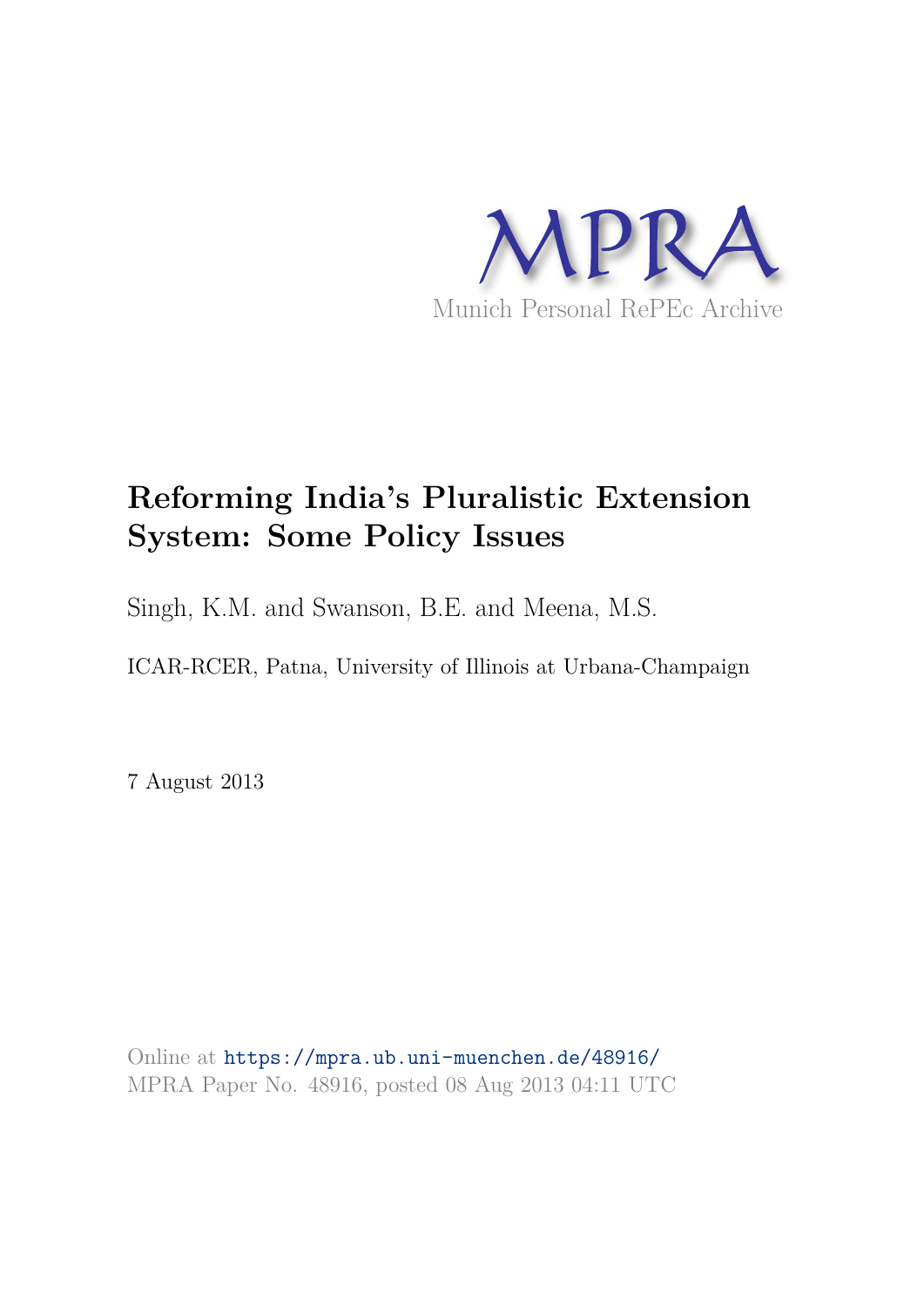## **Reforming India's Pluralistic Extension System: Some Policy Issues**

K. M. Singh, B.E. Swanson, and M.S. Meena

#### **Abstract**

The agricultural sector in India has been successful in keeping pace with the rising food demand of a growing population. Rapid agricultural growth continues to be the key to poverty alleviation and overall economic development. The changing economic scenario in India and the need for appropriate agricultural technologies and agro-management practices to respond to food and nutritional security, poverty alleviation, diversifying market demands, export opportunities and environmental concerns is posing new challenges to technology dissemination systems. Public extension by itself can no longer respond to the multifarious demands of farming systems. There is need to reevaluate the capacity of agricultural extension to effectively address the contemporary and future needs of the farming community. Public funding for sustaining the vast extension infrastructure is also under considerable strain. Meanwhile in response to market demand, the existing public extension network is inexorably being complemented, supplemented and even replaced by private extension. As the nature and scope of agricultural extension undergoes fundamental changes, India looks for a whole new policy mix that nurtures the pluralistic extension system in India. The current study tries to analyse in-depth the various issues of pluralistic extension system in India and the policy reforms carried out to address them.

**KEY WORDS:** EXTENSION REFORMS, PLURALISTIC EXTENSION SYSTEM, INDIA, POLICY ISSUES, ATMA MODEL, MARKET-LED EXTENSION

#### **INTRODUCTION**

The agricultural sector in India has been successful in keeping pace with the rising food demand of a growing population. Rapid agricultural growth continues to be the key to poverty alleviation and overall economic development. Agriculture accounts for about 20% of the Gross Domestic Product (GDP) and is the source of livelihood for nearly 50% of the total population. The Green Revolution was the keystone of India's agricultural achievement, transforming the country from one of food deficiency to self-sufficiency. While recognizing the impact of the Green Revolution in energizing the agricultural sector, it must be recognized that the Green Revolution remained restricted to the wellendowed, irrigated areas of the country.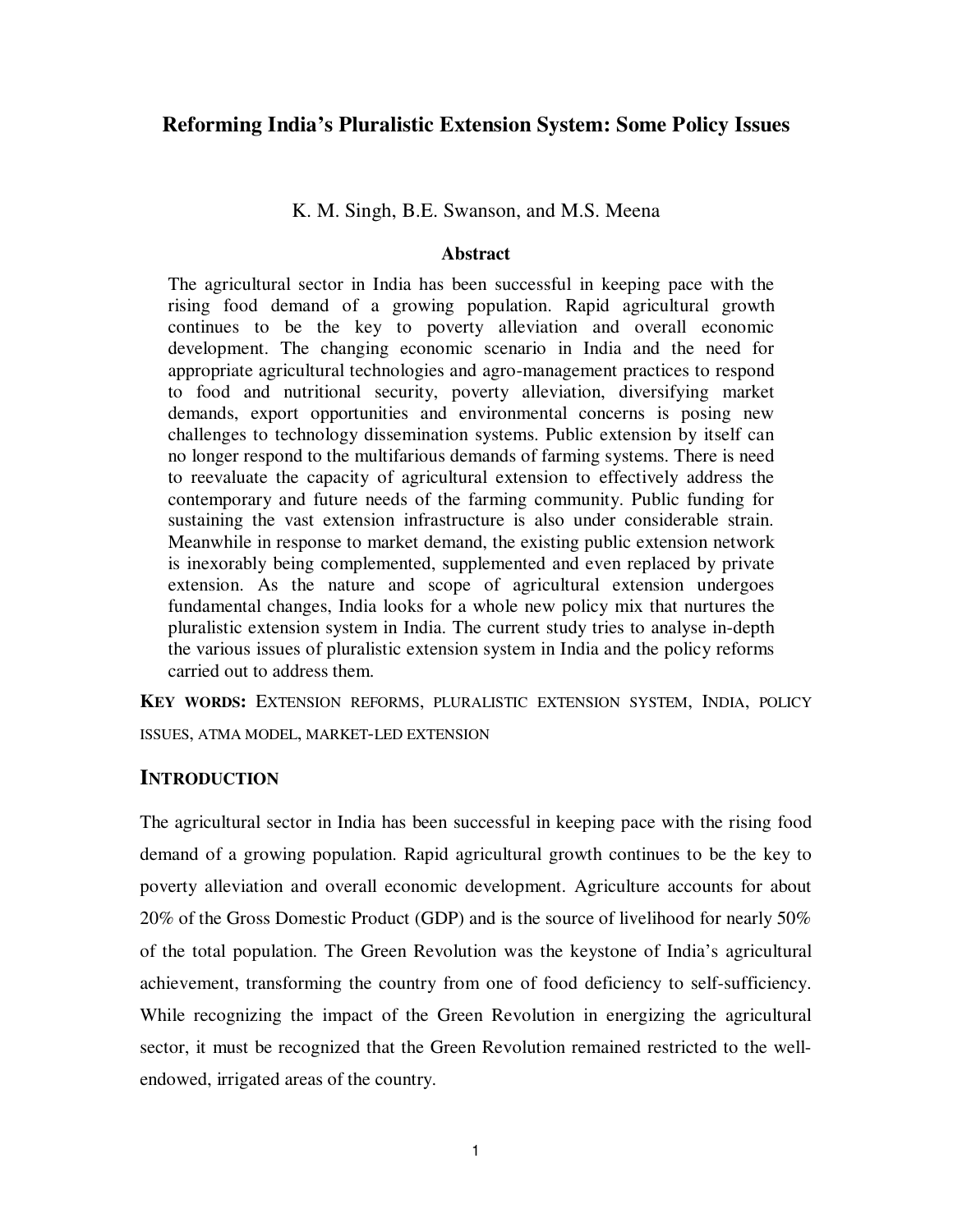Recently, deceleration in production and productivity growth in some of the major irrigated production systems, especially in the north and northwest regions, have been recorded. However, potential production in the eastern and central states is still lagging behind in productivity. Moreover, in the area of agricultural research, success has been restricted to certain crops. Even in this arena, a growing disparity between the actual and the potential yields points to a crucial gap between research and extension. Public research and extension played a major role in bringing about the Green Revolution, however, in the post Green Revolution era, extension faces important challenges in the areas of relevance, accountability and sustainability.

The changing economic scenario in India and the need for appropriate agricultural technologies and agro-management practices to respond to food and nutritional security, poverty alleviation, diversifying market demands, export opportunities and environmental concerns is posing new challenges to technology dissemination systems. It is expected that future agricultural growth will largely be brought about by improvements in the productivity of diversified farming systems with regional specialization and the sustainable management of natural resources, especially land and water. Effective linkages among production systems with agro-processing and other value-added activities, including marketing will play an increasingly important role in the diversification of agriculture.

Public extension by itself can no longer respond to the multifarious demands of farming systems. There is need to reevaluate the capacity of agricultural extension to effectively address the contemporary and future needs of the farming community. Public funding for sustaining the vast extension infrastructure is also under considerable strain. Meanwhile in response to market demand, the existing public extension network is inexorably being complemented, supplemented and even replaced by private extension. As the nature and scope of agricultural extension undergoes fundamental changes, India looks for a whole new policy mix that nurtures the pluralistic extension system in India.

# **POLICY FRAMEWORK FOR AGRICULTURAL EXTENSION**

Agricultural extension plays a crucial role in meeting the holistic needs to increase agricultural production in a sustainable manner. Reforms in the system envisage a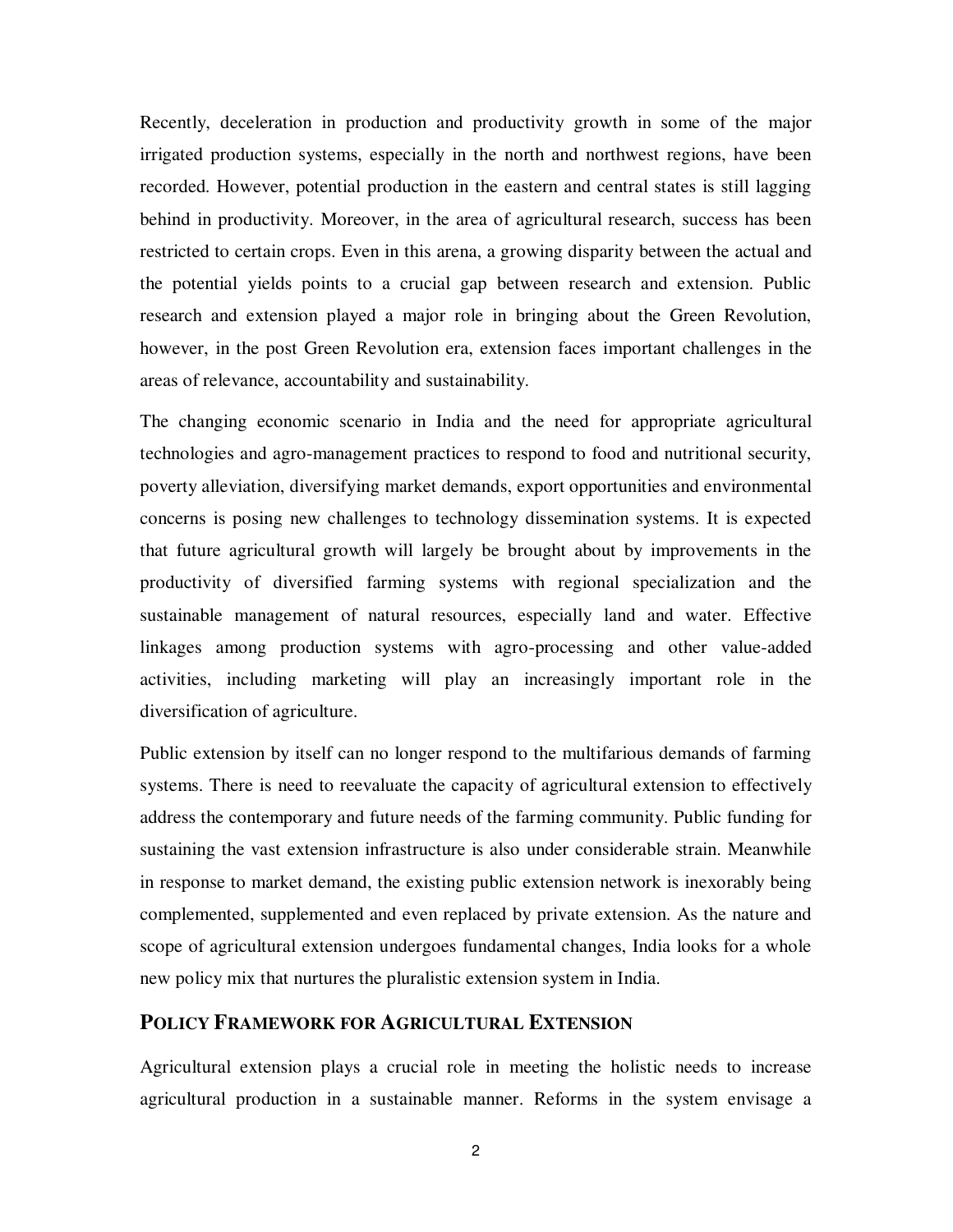pluralistic extension system that is more broad-based and holistic in content and scope beyond agricultural technology transfer. Its normal task of transferring and disseminating appropriate technologies and agronomic practices will not be sufficient. Extension agencies, services and workers will need to exercise a more proactive and participatory role, serving as knowledge/information agents in which they initiate and facilitate mutually meaningful and equitable knowledge based transactions among agricultural researchers, trainers and primary producers. All this needs to be done in an effective and cost efficient manner. Technology generation and its application will have to focus more strongly than before on the themes of optimization of resources available to producers, sustainability and adaption of technology to cope with diversity. More specifically, agroecological or social circumstances are aimed at the creation of a policy environment that promotes profitable, productive and sustainable farms. Reforms in agricultural extension have been initiated and are to be undertaken on a wider scale, which will be discussed under the following sub-heads.

# *Policy Reforms*

#### *Farming Systems Approach*

Policy reforms in agricultural extension envisage replacement of the old single-discipline, commodity-oriented approach of the Training and Visit  $(T&V)$  system by the farming systems approach. The farming systems approach considers the farm, farm household and off-farm activities in a holistic way to take care of not only farming but all aspects of nutrition, food security, sustainability, risk minimization, income and employment generation, which make up the multiple objectives of farm households. This approach considers interdependencies of the components under the control of members of the household, as well as how these components interact with the physical, biological and socio-economic factors not under the household's control. The farming systems approach emphasizes that research and extension agendas should be determined by explicitly defined farmers' needs through an understanding of existing farming systems rather than the perceptions by research scientists or extension functionaries.

#### *Multi-Agency Extension Service*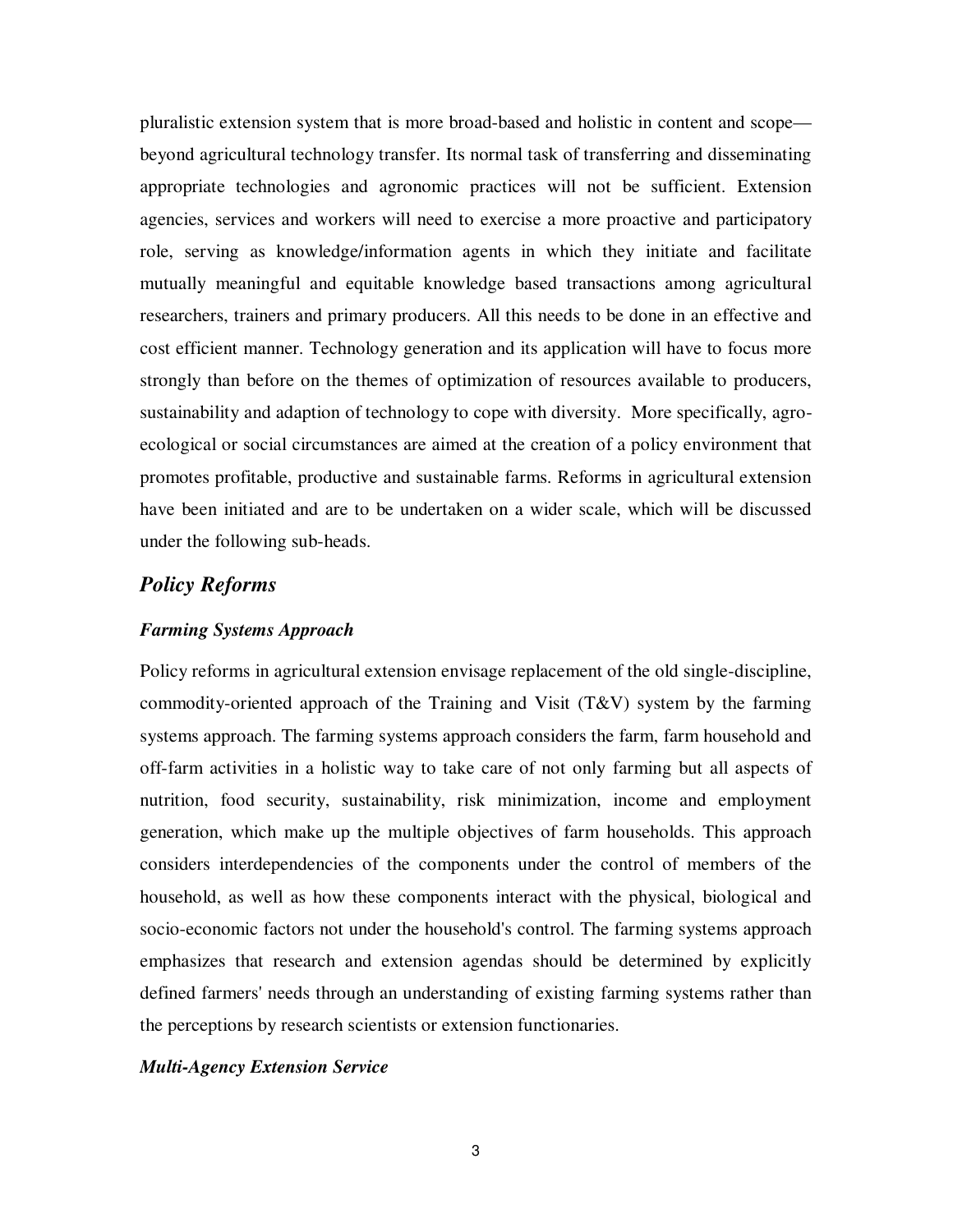Earlier, agricultural extension was considered to be a monopoly of the public sector. However, with the wide range of demands for agricultural technology in changing scenarios there is a growing recognition that public extension by itself cannot meet the specific needs of various regions and different classes of farmers. The new extension regime recognizes the need for multi-agency collaboration to combine strengths. The policy environment will promote private extension to operate in roles that complement, supplement, work in partnership and even substitute for public extension. The three arms of the agricultural extension network are:

#### **Public Extension and Research Services**

- State government line departments, including the Departments of Agriculture, Horticulture, Livestock Development, etc., as well as the Agricultural Technology Management Agencies (ATMAs) at the district level and the Block Technology Centers (BTCs) and Farmer Advisory Committees (FACs) at the block level;
- Indian Council of Agricultural Research (ICAR), including the State Agricultural Universities (SAUs), which have Directorates of Extension, as well as Zonal Research Stations, plus Krishi Vigyan Kendras (KVKs) and Krishi Gyan Kendras (KGKs) at the district level, plus Agriculture Technology Information Centers (ATICs) and Institute Village Linkage Program (IVLP).

#### **Private Extension Services**

- Agri-clinics and agribusinesses
- Input suppliers/dealers selling pesticides, seeds, nutrients and farm implements; and the
- Corporate sector (i.e. commercial crops like tobacco, tea, coffee, oilseeds (sunflower) and vegetables; plus farm implements—tractors, threshers, sprinklers, drip irrigation; etc.).
- Community based organizations, including farmers' organizations, farmers' cooperatives as well as farmer interest groups (FIGs) and self-help groups (SHGs)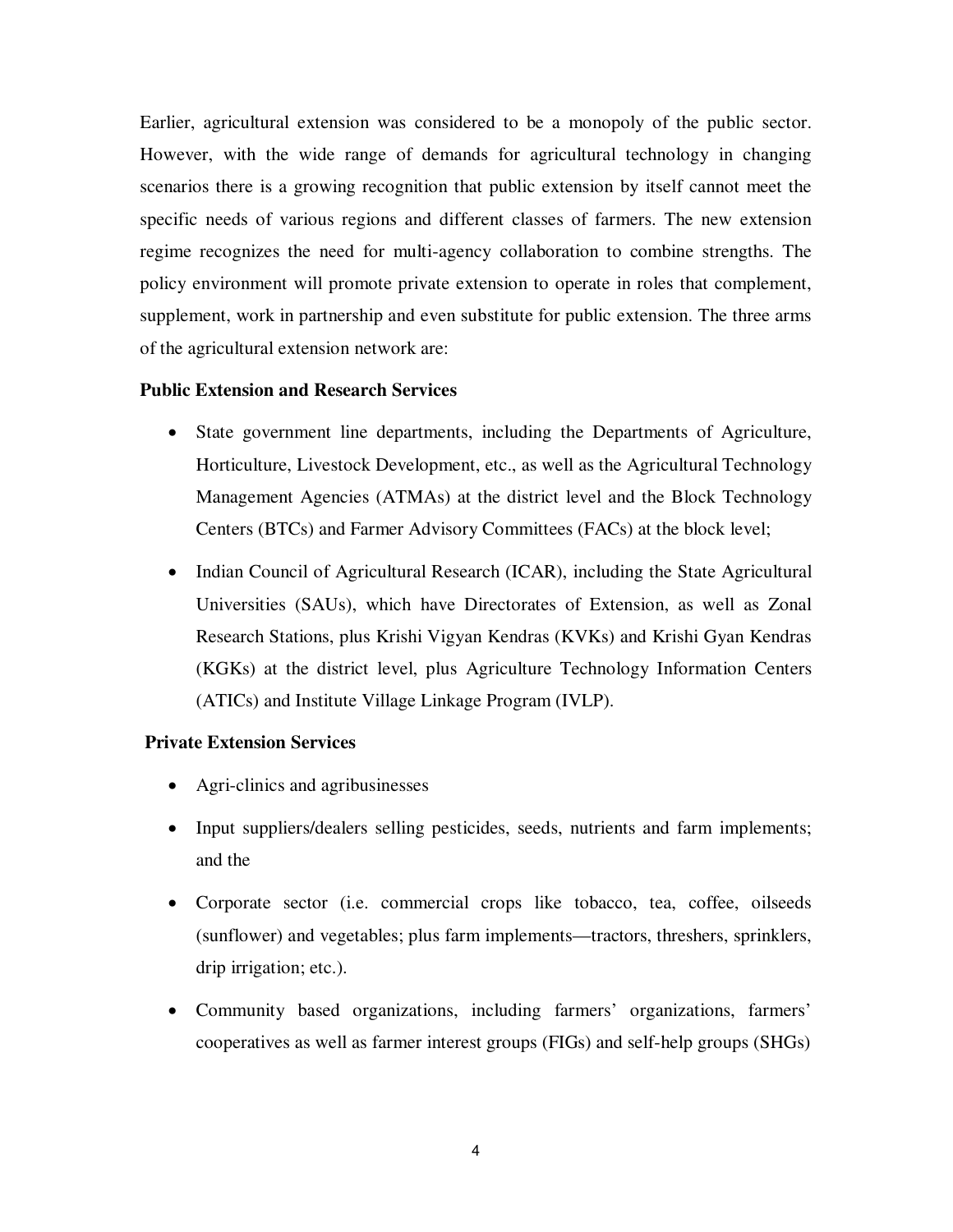Para extension workers, including contact farmers and linking these farmers to: g*opals, mitra kisans,* and *mahila mitra kisans.*

#### **Mass Media and Information Technology**

- Print media-vernacular press
- Radio, television and private cable channels
- Electronic connectivity through computers, NICNET, internet and V-SAT
- Farm Information and Advisory Centers (FIACs)
- Private portals
- Public and private information shops

## *Public Extension Services*

Despite the private sector's rise in providing agricultural services, the public extension system will gravitate towards selected regions, crops and sectors where profits can be gained. Pure public goods, and especially small and marginalized farmers as well as landless laborers, will not attract the "for-profit" private sector. Public extension will, therefore, continue to play a central role in technology dissemination. For example, public extension should focus its efforts on those knowledge-based technologies that are central to farmers' concerns and that will maintain the natural resource base. These are the subject matter areas that are not likely to be taken by the private sector. Examples include: dissemination of production management technologies that are specific to different crops and livestock systems; natural resource management (NRM) technologies, such as soil and water management, integrated pest management (IPM), agro-forestry and other technologies associated with sustainable development; and farming systems technologies, including farm management skills that will enable farmers to improve their efficiency, increase cropping intensities and to diversify into more high-value crop and livestock systems that conform with marketing trends.

## *Promotion of Farmer-Participatory Approach*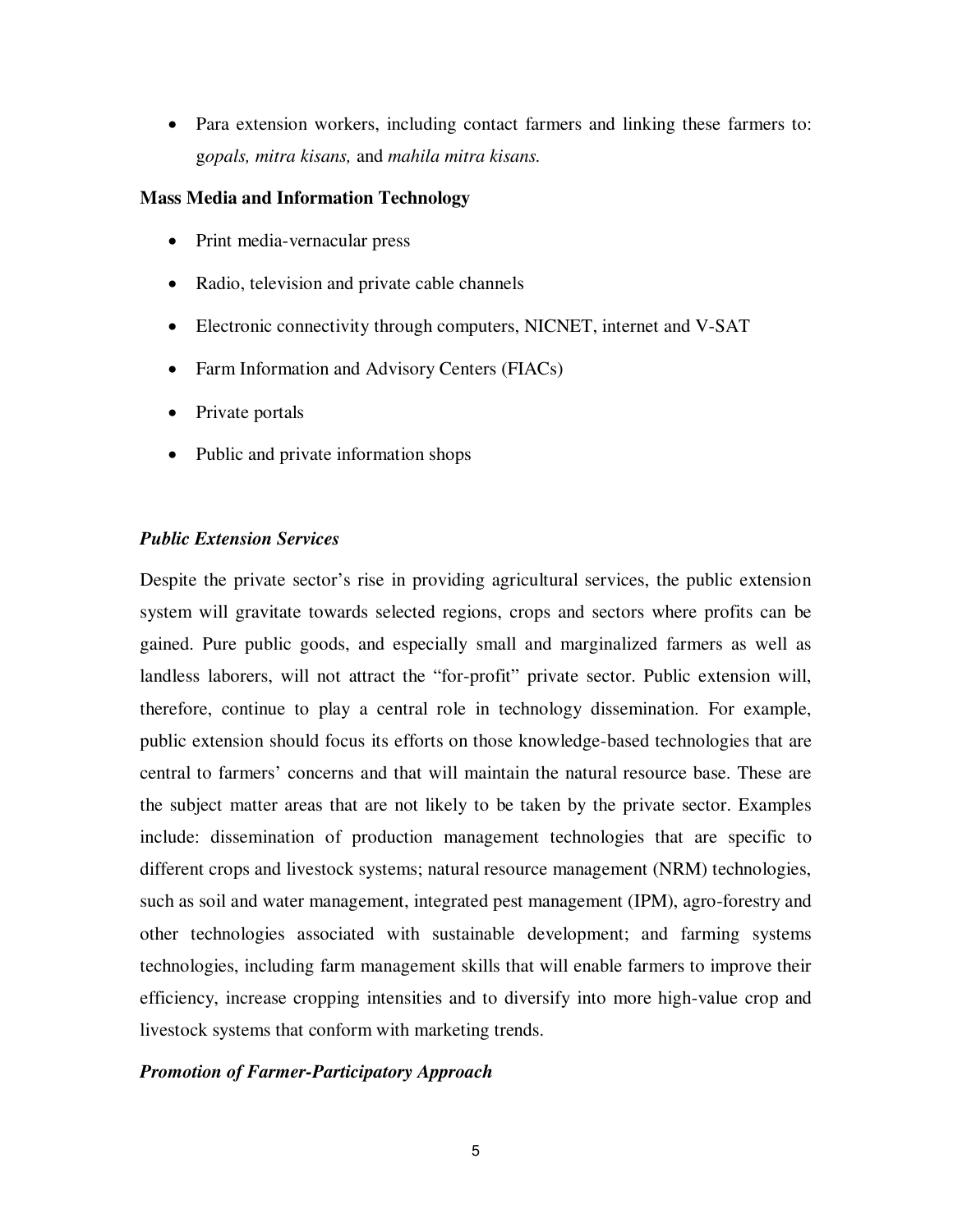There is a need for more farmer participation in developing a system of description, problem diagnosis and searching for appropriate technology, as well as the implementation process, monitoring, evaluation and feedback. The extension agent is no longer seen as the expert who has all the useful information and technical solutions. The indigenous technical knowledge of farmers and their ingenuity—individually and collectively—are recognized as a major resource, and the solutions to local problems should be developed in partnership between extension agents and farmer groups. Extension workers therefore need to acquire new skills in negotiating, resolving conflicts and mobilizing and nurturing community organizations.

#### *Promotion of Demand-Driven and Farmer-Accountable Extension*

Under the T&V system the technology dissemination regime was more "supply-driven." Research and extension agendas were pre-set based on technologies for high-yielding, wheat and rice varieties. An important reason why research and extension organizations have not focused on farmer problems is due to the lack of an effective feedback system. The vast majority of small and marginal farmers in India, especially women, lack an effective voice in influencing research and extension priorities. Under the new policy, a demand-driven extension system will be created by providing farmers with access to linkage mechanisms through which they would be provided all relevant information/data to help them articulate their problems and needs in relation to their production and marketing plans.

A key factor in improving these feedback systems is organizing farmers into functional groups—such as SHGs, FIGs, Commodity Associations (CAs) and other types of Farmer Organizations (FOs). These FOs can provide an effective channel for (i) the dissemination of technology to large numbers of small and marginal farmers and (ii) giving feedback to research and extension. Linkage mechanisms would also ensure meaningful farmer representation in the governing bodies of public and private extension services, farmer influence on planning decisions, implementation and monitoring of public extension (at the local, block, district and regional levels) and farmer influence on incentives for extension staff, including supervisors and subject matter specialists (SMSs).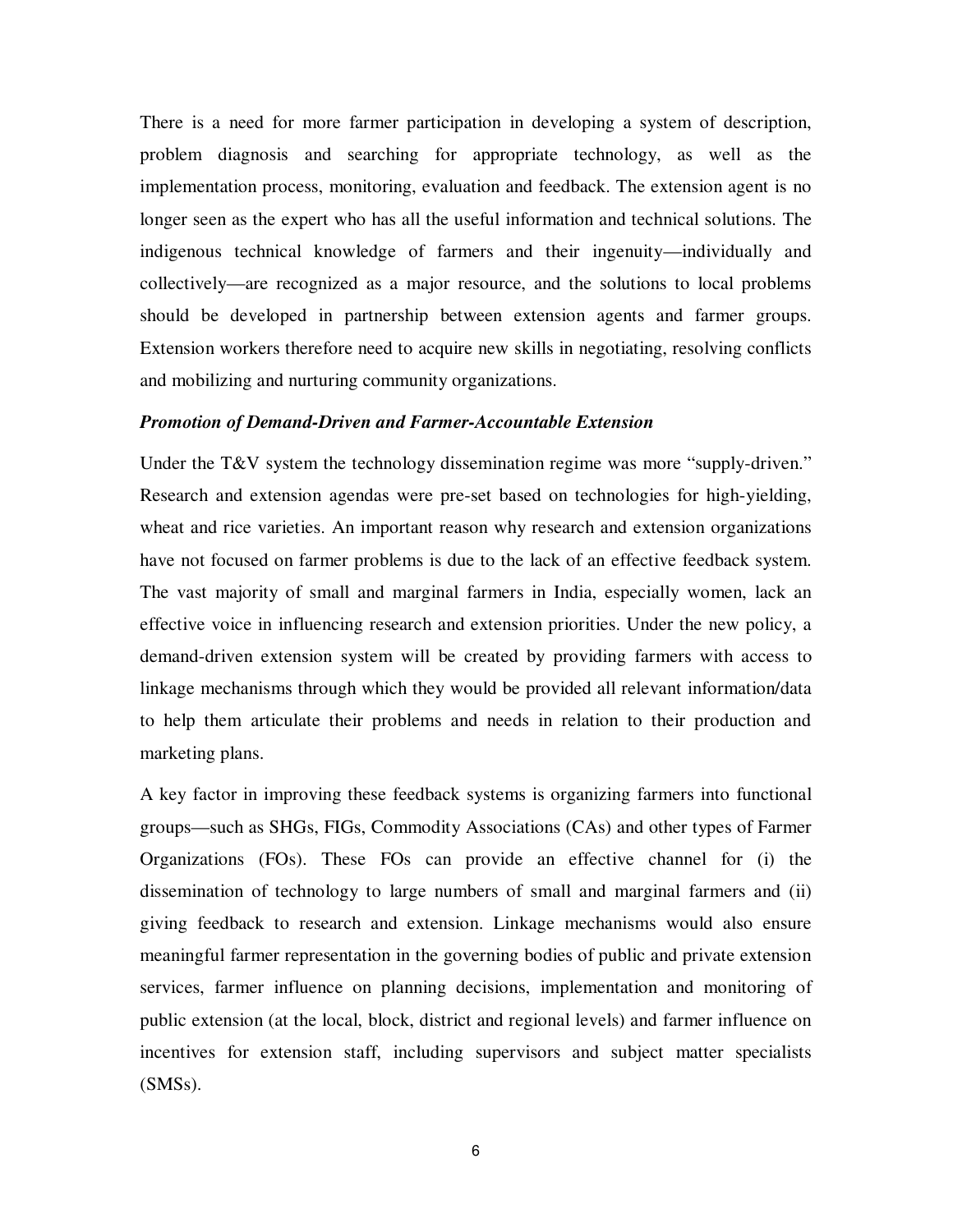#### *Thrust on Market Extension*

Farmers have increasingly begun to perceive marketing, rather than production, as the major constraint in enhancing their farm incomes. With extension agencies primarily focusing on production techniques, marketing has not yet received much attention. This situation takes on greater significance in light of the new international trading regime under the World Trade Organization (WTO) and the export opportunities being opened up. Public extension functionaries are presently ill-equipped to deal with the need to focus on agricultural marketing in extension. India's multi-agency extension service will need to address marketing through strengthening the capacity of the public extension system, as well as supporting the private sector and making extensive use of media in information and technology dissemination. Marketing, which has so far been a peripheral issue in the extension scenario, will need to be brought center-stage. Indeed, production will now need to be significantly dictated by market requirements.

#### *Enabling Farmers with Problem Solving Skills*

Under new allowances there will be a paradigm shift from disseminating technology in a top-down, widely-applicable manner towards providing producers with the knowledge and understanding to solve their own location-specific problems. This means that the existing public extension systems should improve their efficiency and effectiveness toward research and technology application. This will call for an interdisciplinary approach aimed at location-specificity in technical solutions.

#### *Encouraging Private Sector Involvement in Technology Transfer*

Public service agencies provide subsidized agro-goods and services that are a significant deterrent to the expansion of private sector involvement in technology transfer, because this often leads to the creation of an uneven playing field and discourages market entry by private sector providers. Wherever possible, such subsidies will be phased out in order to stimulate the emergence of a private input supply networks to provide hybrid seeds, artificial insemination services, fertilizers, agro-chemicals, animal feed, machinery, equipment and other agricultural supplies and services to farmers on a full cost-recovery basis. Generally, the costs associated with the research, development and transfer of these material technologies are embodied in the prices of these products. Therefore, farmers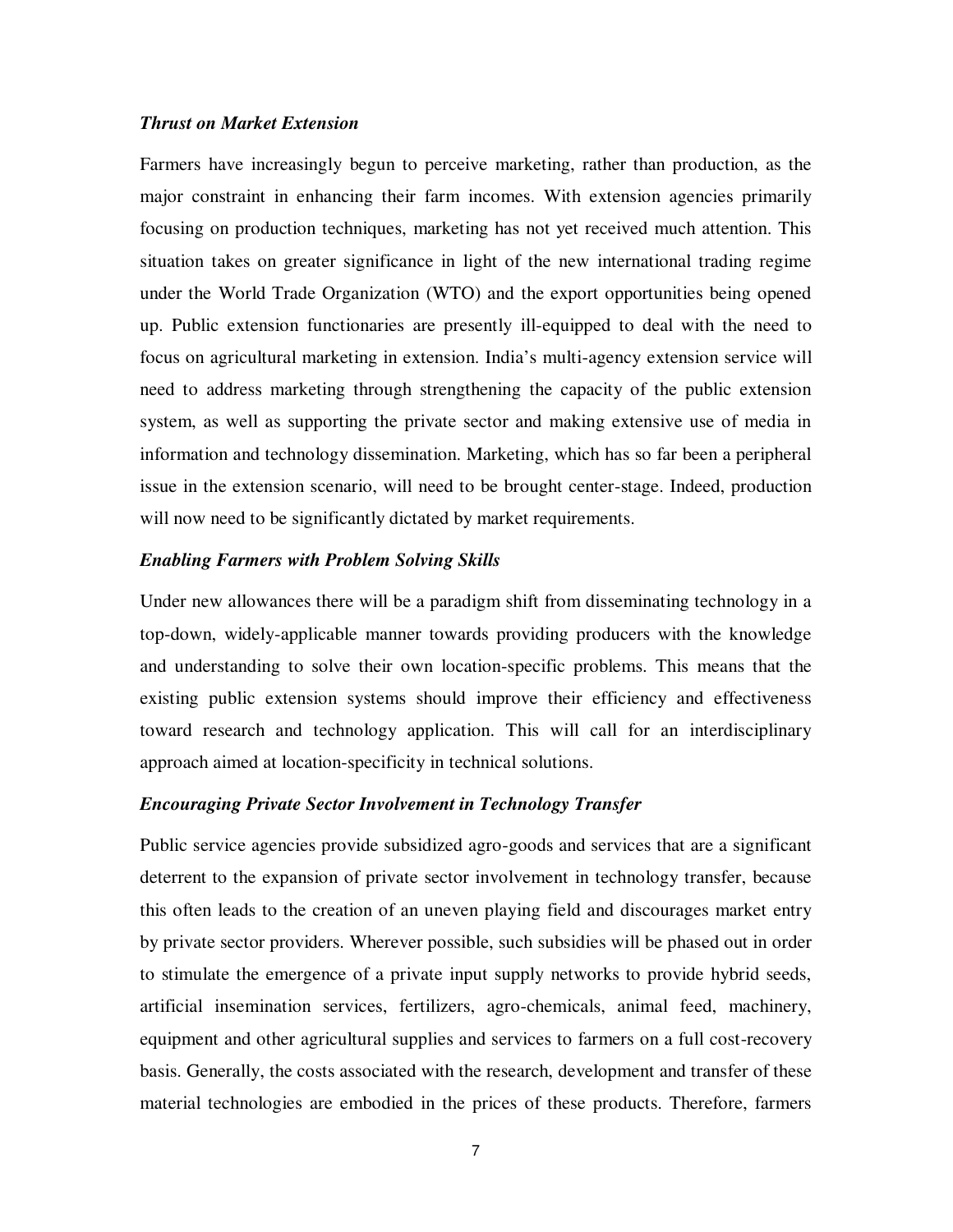cover these costs when paying for the products, making this component of the Agricultural Technology System (ATS) financially sustainable. Targeted subsidies may be retained to protect the interest of the poor and vulnerable sections.

In the field of material technology dissemination—which includes distribution of inputs such as fertilizer, seed, planting material, chemicals for plant protection and agricultural implements—a competitive, private sector has developed in almost all states except for the northeastern states. This new policy envisages withdrawal of the public sector from areas where agro-services can be effectively and competitively provided by the private sector. In such cases, the role of the public sector becomes one of facilitator and enabler. Such a system dictates moving towards a realistic system of cost-recovery for agroservices by the state. If the public sector continues to subsidize these services, this will prevent a "level playing field" in which the private sector can operate. There will need to be a re-examination of existing rules, regulations and acts to abolish provisions, which constrain private investment in the delivery of agro-services.

# *Public Funds for Private and Non-Governmental Organization (NGO) Extension Services*

Promotion of private extension needs to be matched by corresponding shifts in the allocation of public resources. Short-tern public funds could be made available on a short-term basis to NGOs, farmer associations, para-professionals or private foundations for extension work. An environment, in which private investment in technology generation and transfer is more attractive, will have to be created.

#### *Charging for Extension Services*

Emergence of a market for private extension advice or consultancy services will be encouraged. Processors with contracted producers, commercial suppliers of seed, agrochemicals, machinery, vaccines, artificial insemination and the like should be able to recover the costs of providing advice to their clients out of profit margins. However, vulnerable groups will still need to be protected through targeted subsidies and safety nets.

#### *Institutional Restructuring*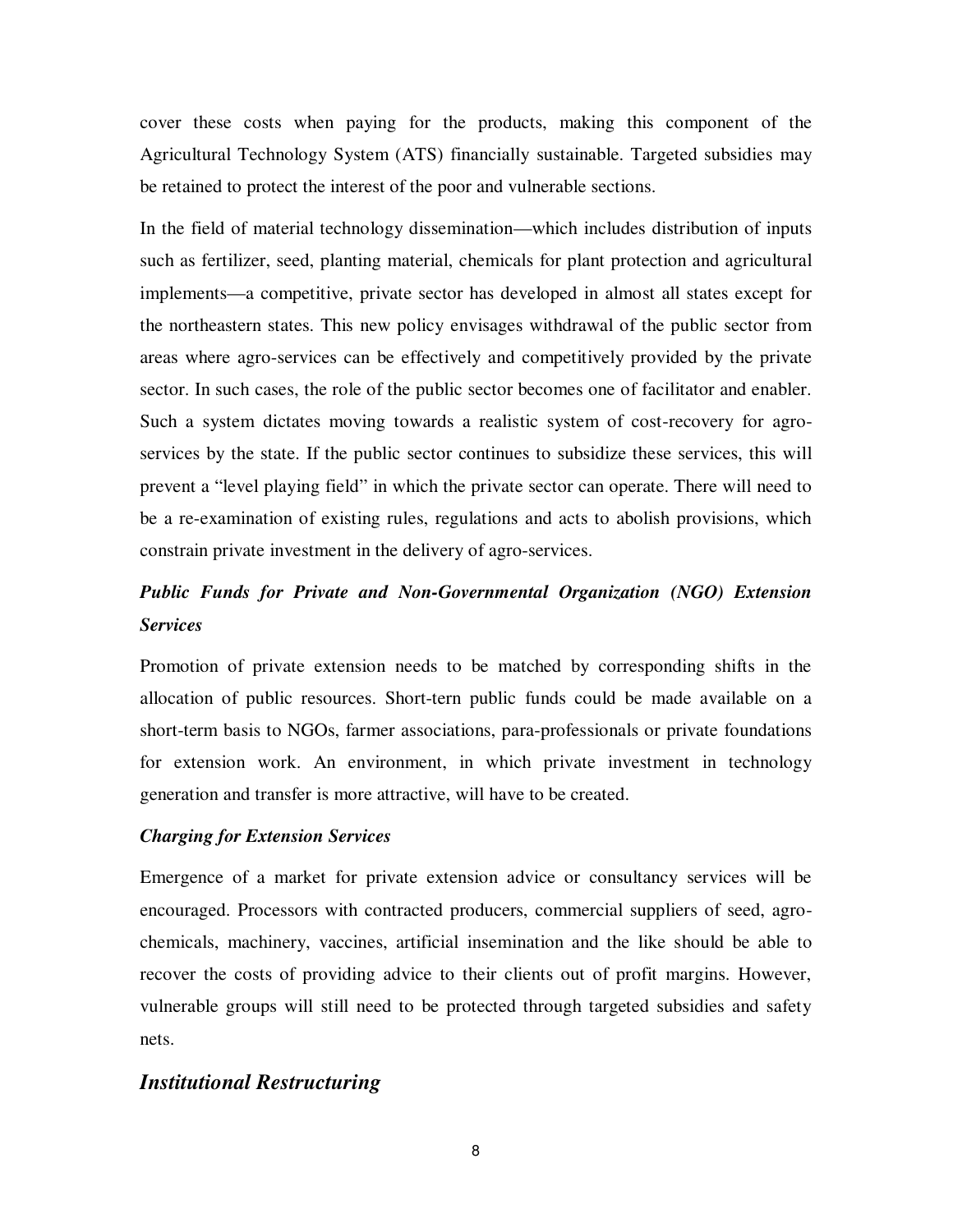No uniform extension system will serve as a panacea to all states. Even within states there will be a combination of various agencies and different institutional arrangements to address the needs of different agro-climatic zones as well as different groups of farmers. However, public extension will continue to remain central to the intensification and diversification of farming systems, especially for small-scale and marginal men and women farmers, especially in economically-challenged regions.

A key aim is to decentralize decision-making and bring it to the district level through the creation of the ATMA—a registered society. A second goal is to increase farmer input in program planning and resource allocation, especially at the block level, and to increase accountability to stakeholders. A third major goal is to increase program coordination and integration between departments so that the following program directions can be more effectively and efficiently implemented, including:

- 1. **Farming System Innovations**—especially in diversifying into high-value commodities and/or value-added marketing and processing activities
- 2. **Creating Farmer Groups and Organizations**—especially for high-value commodities and for resource-poor men and women farmers
- 3. **Addressing Technology Gaps**—in both crop and livestock production systems
- 4. **Natural Resource Management**—especially soil and water management, and the reduction of pesticide use through IPM programs
- 5. **Marketing and Agro-Processing Linkages**—between farmers' groups, markets and private processors

# *Developing Strategic Research and Extension Plans (SREPs) by first carrying out Participatory Rural Appraisals (PRAs)*

In the process of creating a more bottom-up extension system, PRA procedures should be carried out across all system levels (i.e. district, block/mandal and village) and across all participating line department [Department of Agriculture (DOA), Department of Horticulture (DOH), Department of Animal Husbandry (DAH) and Department of Marketing (DOM), etc.]; and across research institutions [Zonal Research Stations (ZRSs) and KVKs] within each district. On the basis of conducting a PRA, then the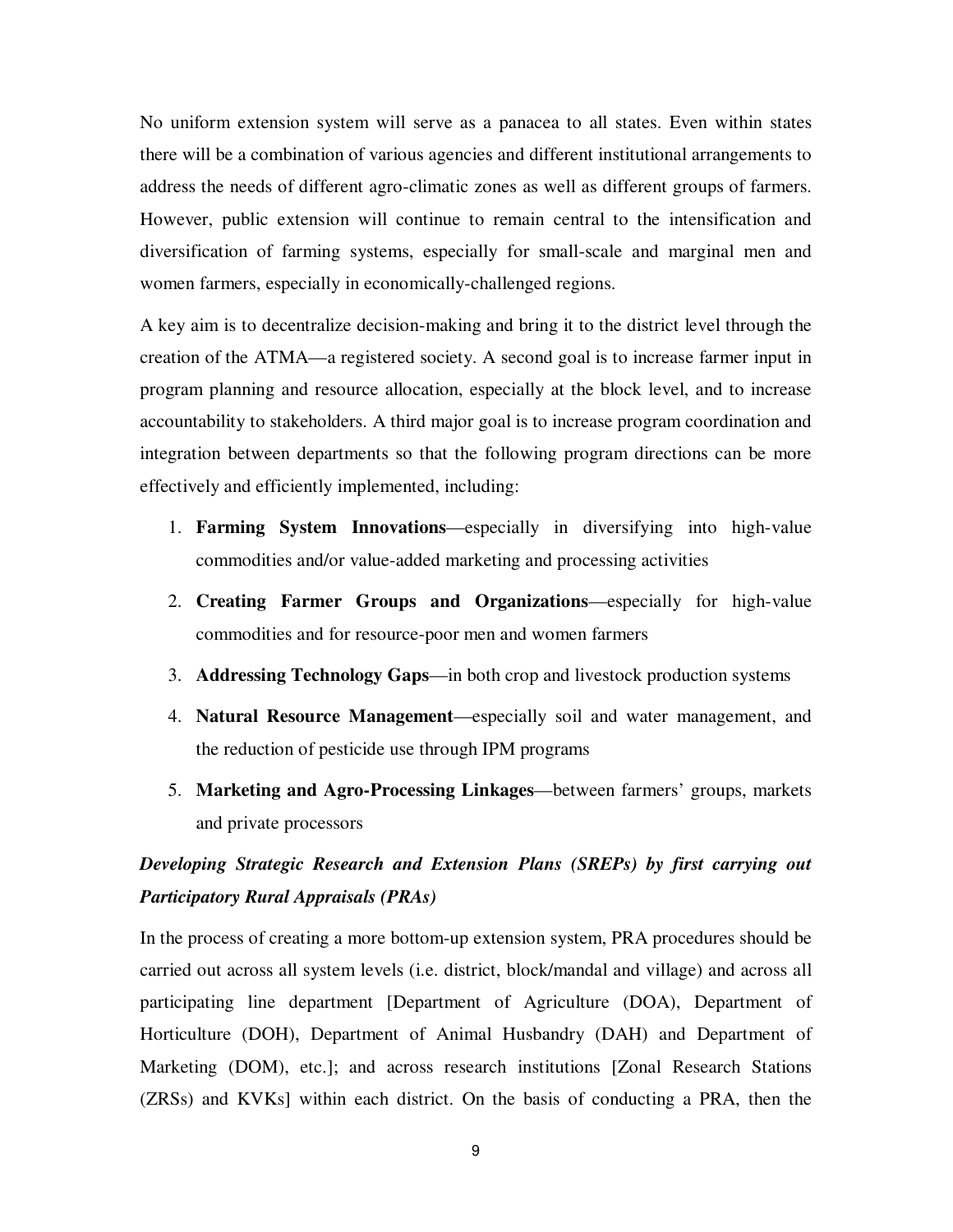SREPs should be prepared for each district. Also, each district's SREP must be grounded at the block/mandal level, where extension programs can be fine-tuned to the needs of both men and women farmers and more effectively implemented. The SREP would take into account the research, training and extension requirements for production as well as marketing activities. The rural periodic markets and wholesale assembling markets, where farmers visit regularly, would be used as important locations for disseminating market and production technologies.

#### *Block-Level Technology Center (BTC) for Single Window Extension System*

The concept of a BTC has emerged wherein a multidisciplinary technology team (comprised of block-level agriculture, horticulture, soil and water conservation, agricultural marketing, and livestock extension officers) would be assigned to organize and implement extension programs within each block. Other line department units and personnel would continue to provide essential extension services in developmental activities. In effect, the BTC would result in the functional integration of extension activities within the block and become the operational arm of ATMA. The BTC would become the common meeting point for extension personnel from the line departments to prepare integrated work plans (WPs) and to coordinate their implementation. It would also be the level where farmer input could be more effectively mobilized through single FACs. These FACs would include 10 to 12 members (30% women farmers) representing all major stakeholders within each block. The FAC would help in setting the block's extension priorities and recommending resource allocation across program areas. The Block Technology Team (BTT) would be responsible for operationalizing the SREP in each block and then moving toward a single window extension system.

#### *Upgrading and Restructuring the Extension Staff as Farm Advisors*

The Department of Agriculture's (DOA's) extension field staff would be restructured and upgraded to create a professional cadre of farm advisors. In the process, Village Extension Workers (VEWs) are being phased out through reassignment and normal attrition. Eventually, these farm advisors would be in charge of all extension activities within the block, and they would all be required to meet a minimum educational requirement for service entry (e.g. B.Sc. in agriculture, horticulture, livestock, etc.). In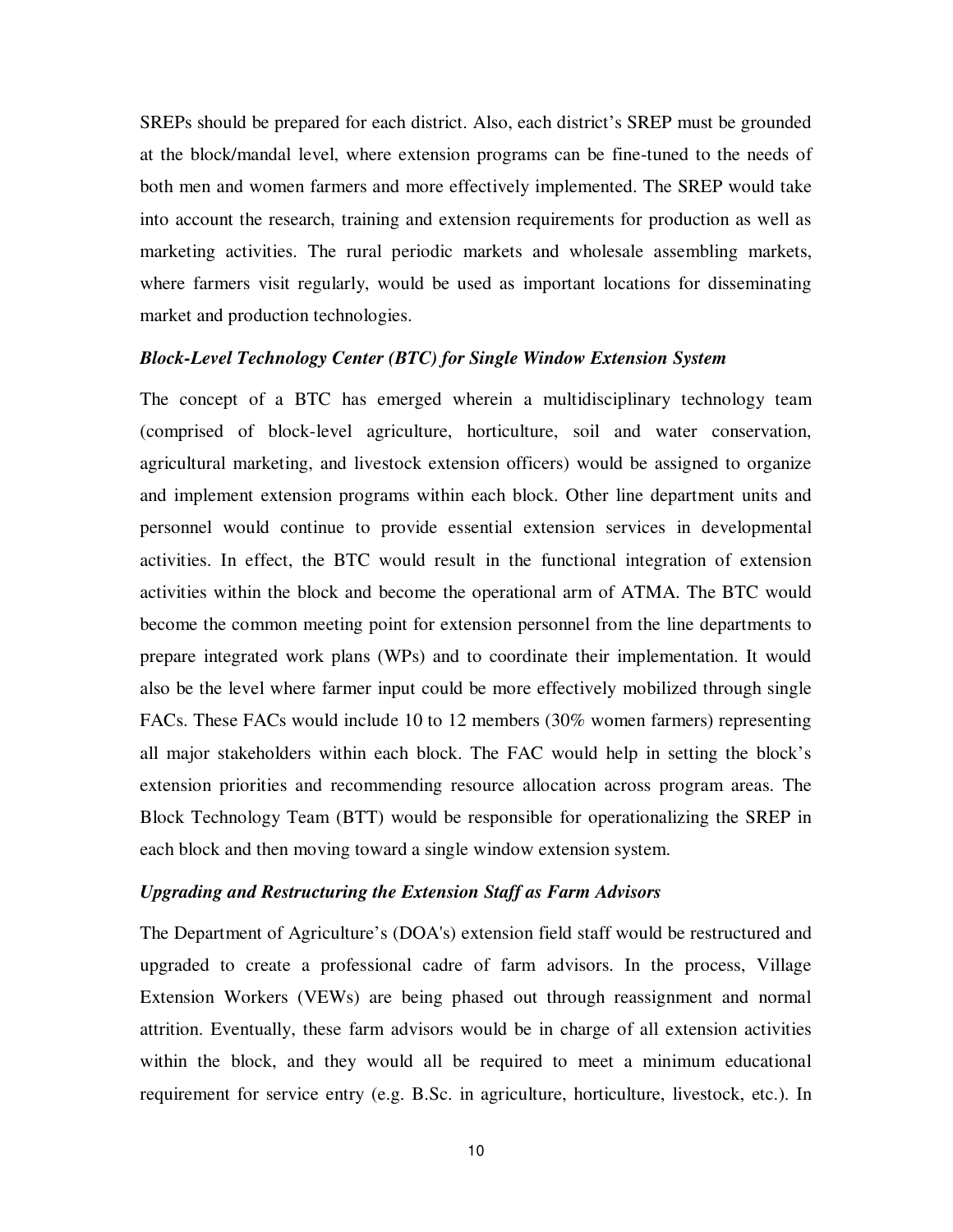addition, the project should provide in-service training on new planning, diagnostic and technical skills. By the end of this activity, this new cadre of extension professionals should be able to identify and provide demand-driven advice for most farmer problems.

First, they should be able to carry out a systematic needs assessment to prioritize farmer problems. Then, by utilizing the strengthened cadre of research and extension specialists (SMSs) within the district, they would be expected to organize and deliver a broader range of extension and farmer training programs. In addition, these upgraded farm advisors would be expected to formulate and target location-specific recommendations. Also, the SMS cadre at the district level would be expanded and strengthened to support the primary production and farming systems by supplying market related information to the producers. To facilitate the collaboration between line departments and the district level, SMS positions would remain within each development department, but their extension activities would be coordinated under the ATMA framework.

#### *Group Approach to Extension*

The contact farmer approach to extension, popularized by the  $T\&V$  system, is to be replaced by the group approach. NGOs can help form and mobilize Farmer Interest Groups (FIGs, primarily men) and SHGs- primarily women), which will then merge into farmer cooperatives. A group approach to extension will help replace the top-down approach to a more bottom-up approach in technology transfer. FIGs and SHGs will first generate the demand for information, technology and/or management techniques and then extension workers would respond to these different group demands. This would lead to a farmer and extension worker participatory process with emphasis on problem solving rather than disseminating routine messages. The group approach in extension would share similarities with these FIGs/SHGs for rural credit delivery, as well as water use associations and cooperatives.

#### *Strengthening Research-Extension-Farmer Linkages*

There is a need for close interaction between farmers, extension workers and researchers in diagnosing problems and working out location-specific recommendations that emphasize 1) participatory education rather than prescription and 2) joint actions in the field. Accepted to be more knowledge intensive, these new recommendations will require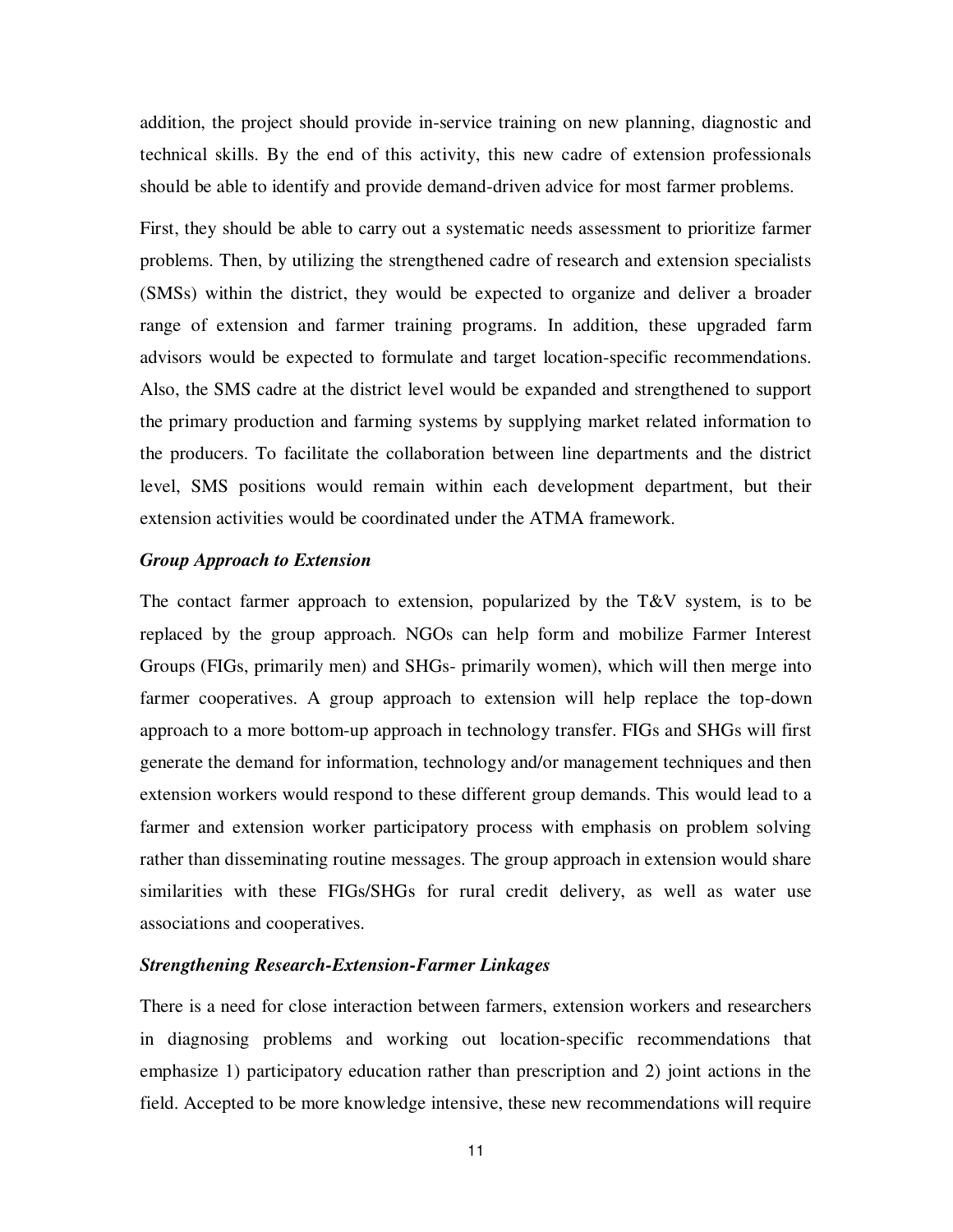greater skills—both to develop and to apply. There will be strengthening of researchextension-farmer linkages not only at the state levels (i.e. SAUs and SAMETIs), but also at the district level (ATMAs and KVKs). Not only will linkages be strengthened between the Department of Agriculture (DOA) and SAUs, but also among Department of Horticulture (DOH), Department of Sericulture (DOS) and Department of Animal Husbandry (DAH), etc. as well as on-farm land and water management in the farming systems approach with due coverage of agricultural marketing concerns. The researchextension interface at all levels from the block to the district level will be supported. Widening the range of extension delivery services for resource-poor farmers and those residing in the hilly, tribal and remote areas, the public system will have to remain the chief extension mechanism, with help from NGOs, possibly being able to play a significant role by first organizing different FIGs/SHGs, depending on access to land.

# *ICAR's Role in Extension—Better Linking KVKs to Dept. of Agriculture and Cooperation (DAC)*

The primary mandate of ICAR is research and its extension programs should be limited to reinforcing research activities to make them more demand driven and farmer centric. The major activities of the agricultural extension division are assessment, refinement and demonstration of technology/products through a network of 630 KVKs. There are 44 ATIC established under ICAR institutes and SAUs to deliver knowledge through a single window system. Hence, KVKs should continue to operate in proactive mode, retaining their allegiance with the 603 ATMAs, for project implementation activities. Apart from focusing on production related issues, KVKs should address different components of marketing and make need-based packages available, taking into account the changing agricultural marketing scenario. In short, links with KVKs should be strengthened at the district level, especially through ATMAs.

# **Improving Research-Extension Linkages**

#### *Promotion of a Direct Interface between Farmers, Extension Workers and Researchers*

The direct interaction between researchers and farmers is the most ideal educational interface and should be undertaken wherever possible. It is an oft-repeated refrain that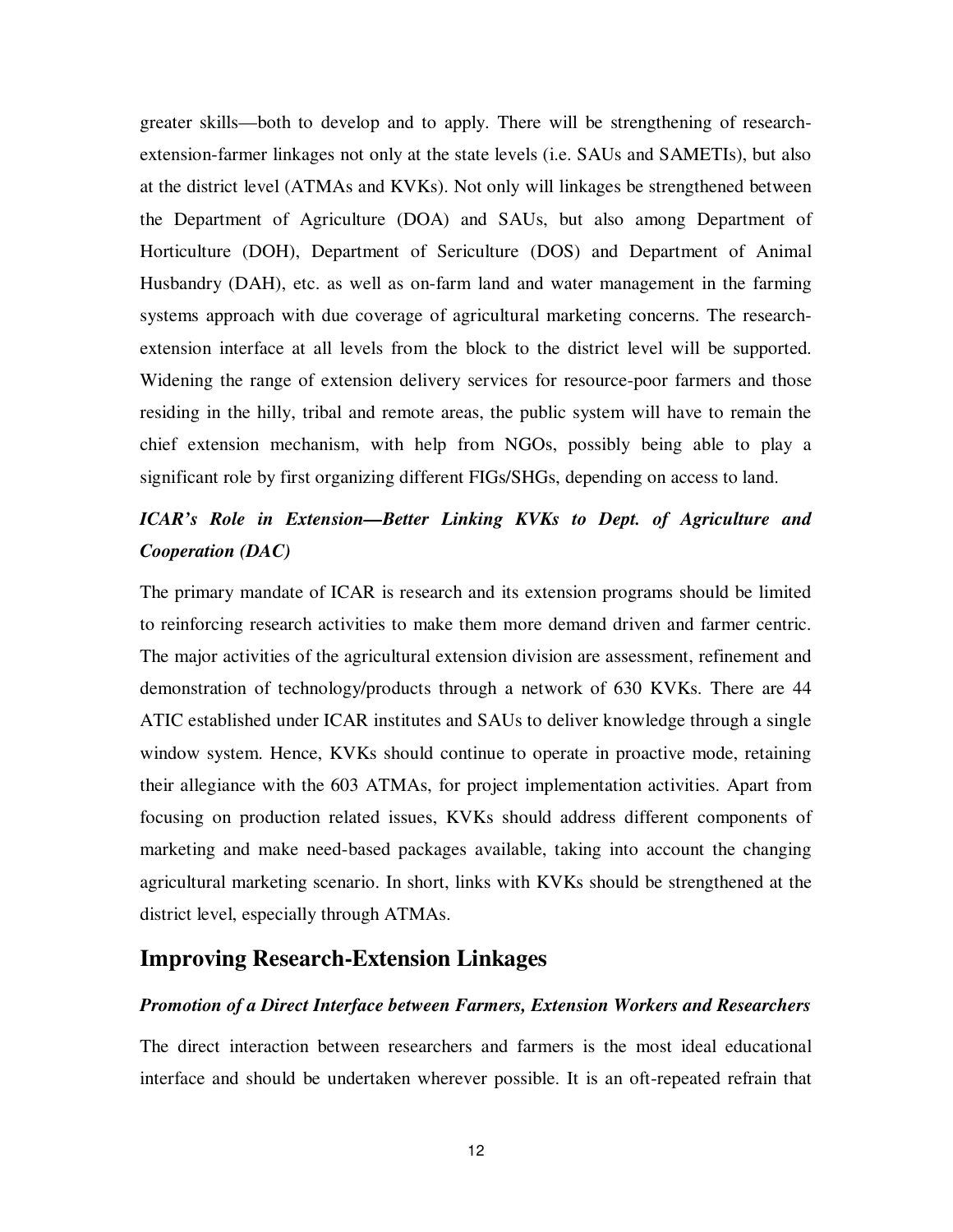farmers learn best from scientists and other successful farmers, however, transmission losses are minimized in direct interface. However, there are relatively high costs attached to this direct mode of "technology transfer" and the outreach of scientists is limited. Punjab Agriculture University has achieved significant success through this system, but it must be noted that Punjab is a small state geographically and with very progressive farmers. Therefore, what is applicable in the Punjab may not be possible in larger, poorer states, such as Uttar Pradesh, Madhya Pradesh, Bihar and Orissa.

#### *Setting Research Priorities Based on SREPs*

Micro-level extension strategies reflected in the SREPs are based on PRAs and developed jointly by the district technology teams, including the extension officials (crops, livestock, marketing, etc.), as well as scientists from the KVKs and Zonal Research Stations (ZRSs) and/or SAUs. These strategies should serve as formal input into the research (and extension) systems through a mechanism that sets research priorities in ICAR.

#### *Capacity Building of Extension Workers*

#### *Formulation of Human Resource Development (HRD) Policy by States*

Central government support for HRD in agricultural extension would be available to the states only after the formulation and adoption of a HRD policy and action plan through a systematic, skill-gap analysis. Such a policy would incorporate compulsory training and skill development for all extension workers. It would also build in an effective incentive system for public extension workers.

#### *Formulation of a Training Plan for Extension Workers*

A long-term training plan should be developed by each state based on a thorough skillgap analysis. A massive campaign will need to be launched for skill development and capacity building of extension functionaries using the resources of all training institutes. The training should be divided into courses comprising skill development in (i) needs assessment techniques, including PRA, (ii) FIG and SHG formation, (iii) development of entrepreneurial skills for agri-business, (iv) agri-business management, (v) marketing of agricultural products, (vi) post-harvest management, (vii) conflict resolution and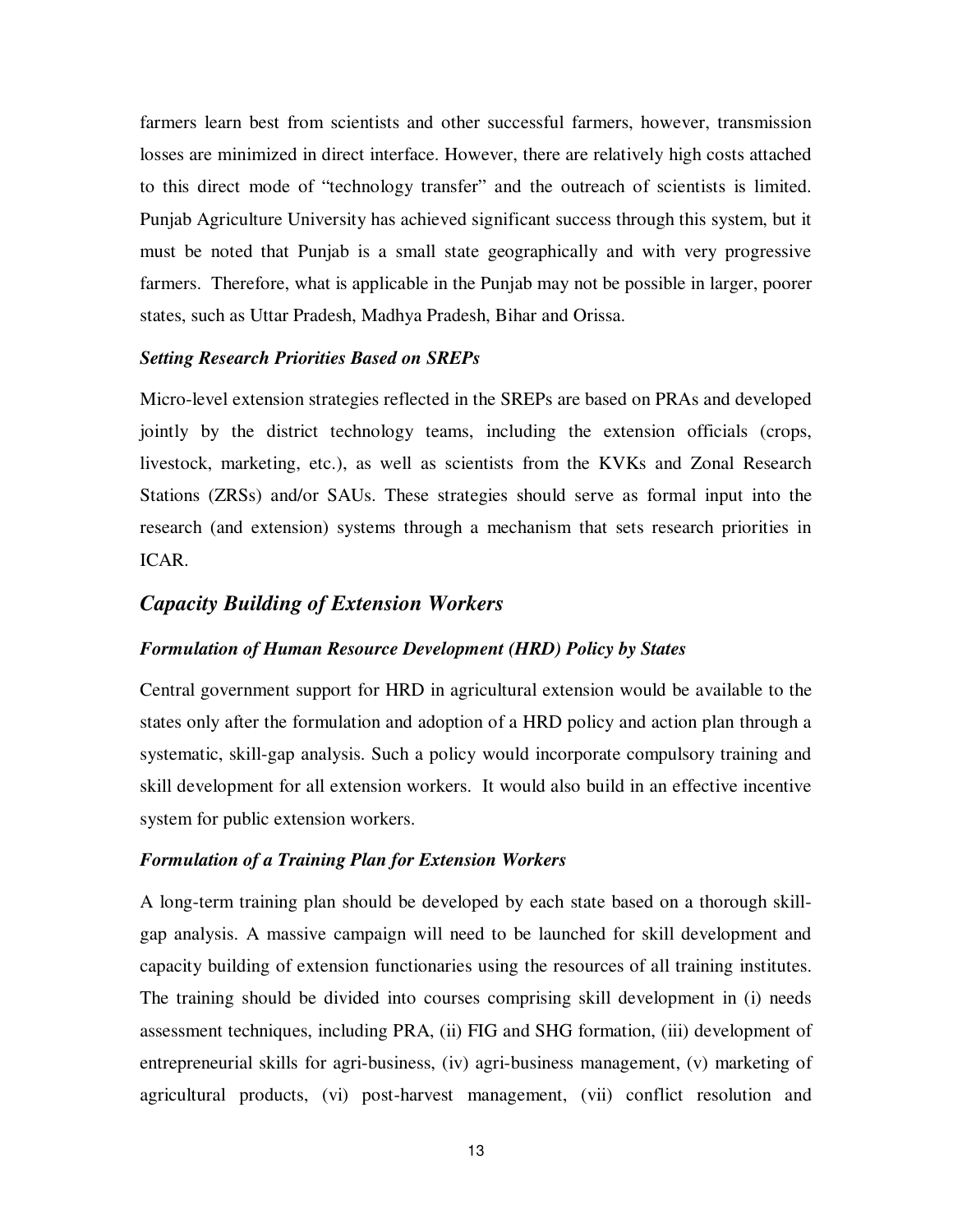negotiation between different interest groups, (viii) management of common property resources, (ix) use of different types of media and communication, as well as (x) project preparation and data collection, analysis and documentation. Foundation Extension Courses should be conducted jointly with senior extension workers at State-Level Extension Management Training Centers (SAMETIs) and SAUs. Technical Courses could also be conducted at SAUs and Centers of Excellence at the ICAR Institutes in various subject matter disciplines. National and state-level agricultural education institutions will need to be reoriented in view of these changing requirements.

# *Upgrading State-Level Agricultural Management Extension Training Institutions (SAMETIs)*

The central government should also support state governments in upgrading and restructuring their top state-level extension training institutions in order to respond to the changing requirements of extension, training and communications management. These improved, state-level institutions should have strong institutional links with the National Institute of Agricultural Extension Management (MANAGE), Hyderabad as well as the National Institute of Agricultural Marketing (NIAM), Jaipur and function as the state arms of the national-level institute. Structural changes—in the form of providing greater autonomy to these SAMETIs—would be a pre-condition of support from government of India. Use of mass media communication techniques will be developed to convey messages about available technologies. Appropriate curricula will be developed to train field staff, with a major focus placed on marketing related issues.

# **Empowerment of Farmers**

#### *Involving Farmers in Setting Extension's Agenda*

As major stakeholders, farmers will be ensured representation in all decision-making bodies of public and private extension services. Farmers will be involved in the planning and implementation of extension programs through formal institutional mechanisms such as ATMAs at the district level and Farmer Advisory Committees (FACs) at the block level. By ensuring that all programs in the field (i.e. FACs) are planned and implemented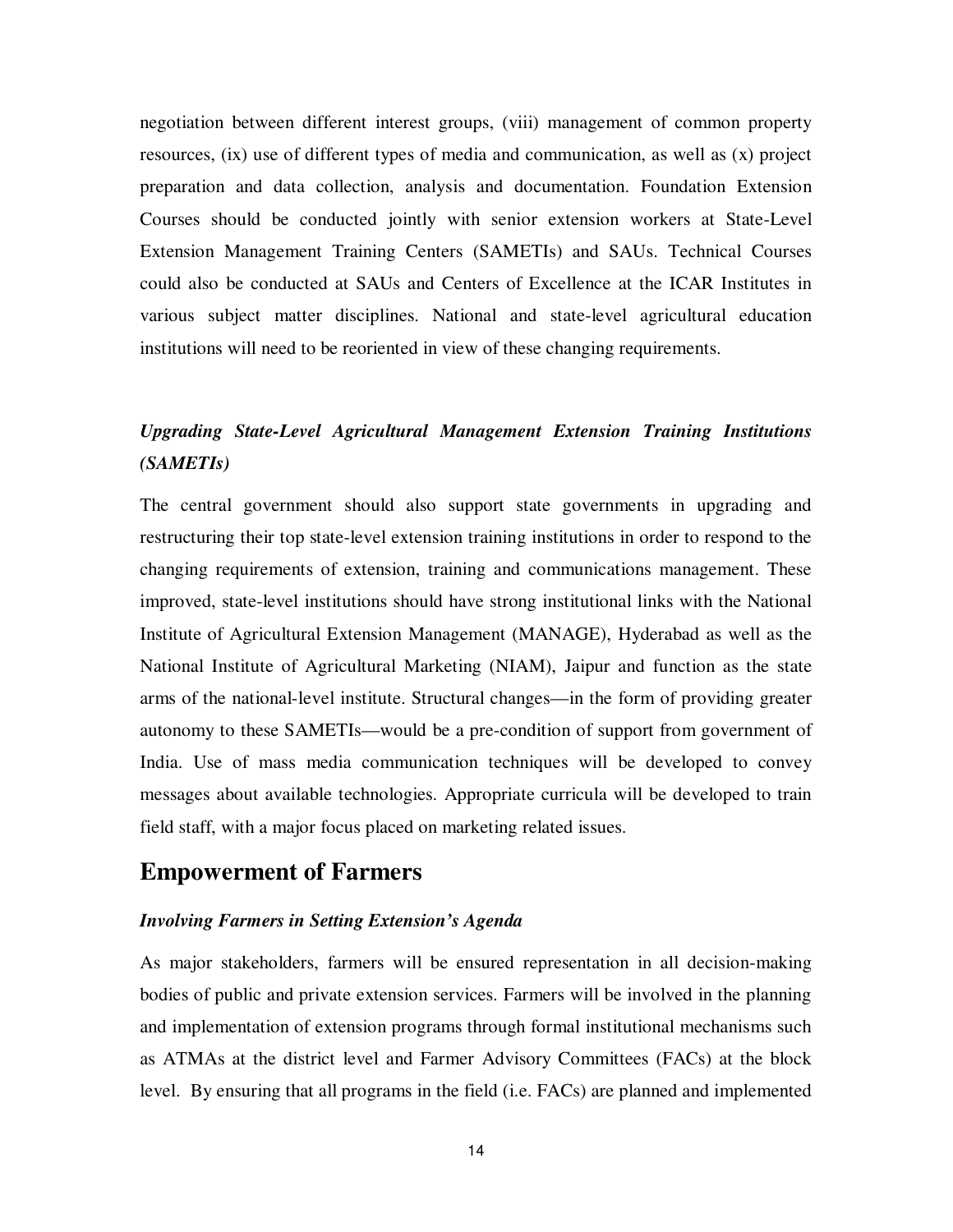through these farmer groups (FIGs and SHGs); then farmers would be able to influence both administrative and financial decisions at the block (i.e. FIACs) and district (ATMA) levels.

#### *Acquisition of Skills by Farmers*

Training and acquisition of skills by farmers is a central part of a pluralistic extension system because of the new practices involved in farming systems. Greater focus will be provided on (i) assessing farmers' needs and skills; (ii) distinguishing different dimensions of training such as awareness, knowledge, skills and reinforcement, as well as using appropriate channels and methods for each; (iii) determining different kinds of technologies and advice required and transfer mechanisms (i.e., face-to-face, mass media) preferred during different phases of awareness, trial and adoption of new skills and technologies by different categories of male and female farmers; (iv) using information technology for improving the quality, acceleration, transfer and exchange of information; (iv) organizing training programs on system based and sustainable technologies, such as IPM and Integrated Plant Nutrient Management (IPNM); and (v) organizing training and capacity building in agricultural marketing for farmers. Capacity building and skill trainings for farmers would be conducted through farmers' field schools with the active participation of both scientists and extension personnel.

## *Establishing Women in Agriculture*

Gender concerns need to be addressed in the agricultural extension process. Public extension systems, which must disseminate new technology and information, are still largely male-dominated. Hence, there is a need to ensure that women receive information relevant to their work—particularly, with reference to particular crops, livestock and other products that they can jointly produce and market within villages, blocks, districts and regional centers. In short, many rural men are now migrating to urban and peri-urban areas, leaving rural women to spend more time producing a range of agricultural products, including high-value crops (e.g. vegetables), livestock (e.g. poultry and cows), fish and other products (e.g. sericulture and mushrooms).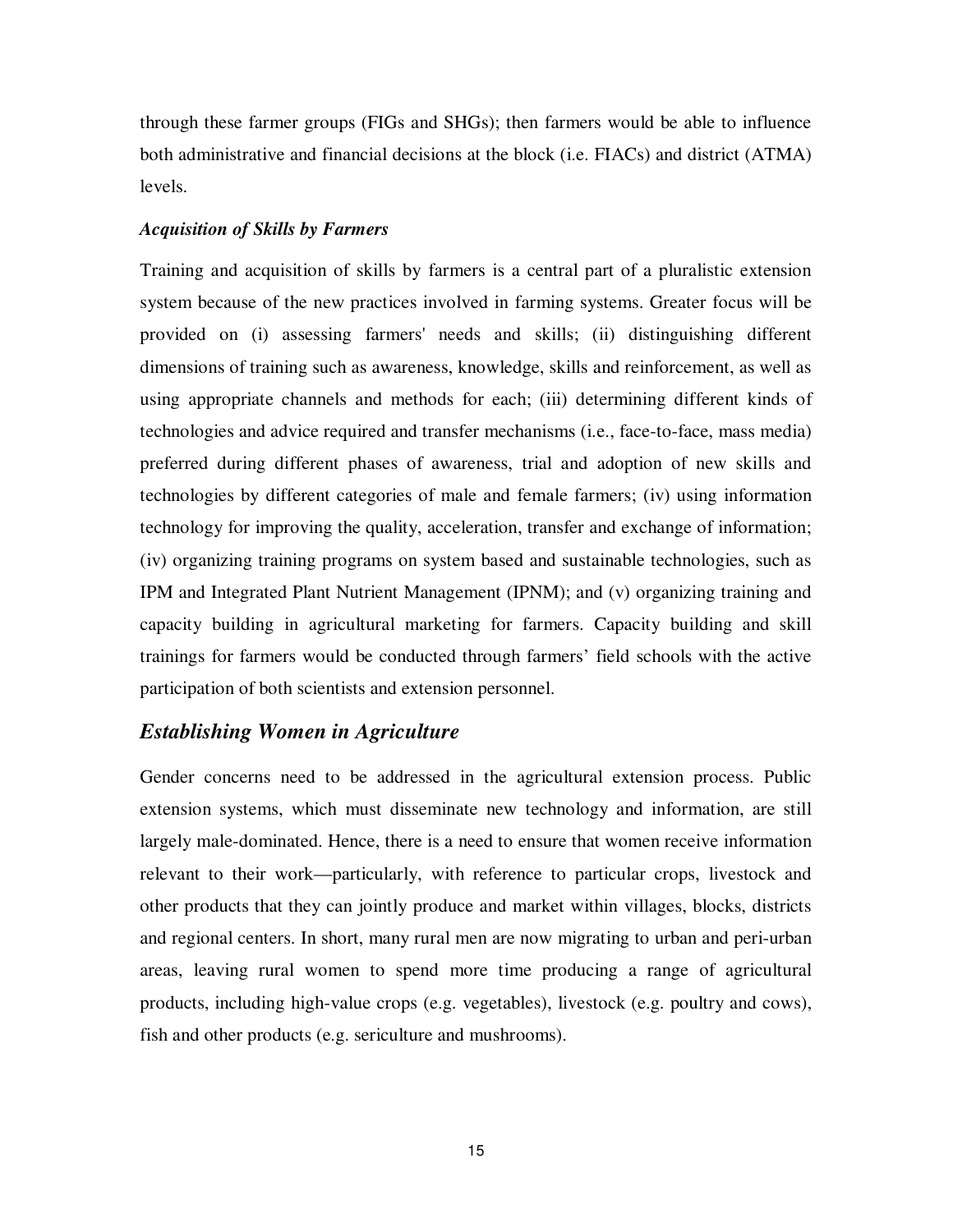#### *Improving Access to Extension and Training*

Female farmers have usually been neglected in extension efforts. Gender inequality had not been addressed by the agricultural extension system in the past. However, with the changing scenario, the need for innovative changes in extension approaches has assumed center stage. Innovative efforts will need to be made both by the state and local governments to improve extension services to reach rural farm women through (i) extension policy that explicitly recognizes farm women as agricultural extension clientele; (ii) training for male and female extension staff on women's roles in agriculture and rural development, and how agricultural extension work could be organized and conducted to meet women's needs in agriculture and rural development activities; (iii) training for women on decision-making in the context of farm and home management; (iv) trainings for female farmers on agricultural marketing (particularly with respect to post-harvest processing) on farm-value addition and market requirements/demands.

### *Redesigning Extension Services to Reach Women Farmers*

Extension services are being redesigned to focus on women through (i) conducting appropriate training/sensitization of extension personnel towards the role and contribution of women in the total agricultural system; (ii) increasing the proportion of trained female extension workers to ensure that at least one-third of all extension workers are women; (iii) sensitizing male extension workers to the needs, approaches and perspectives of women through appropriate training and orientation programs; thereby dispelling the notion that only female extension workers can address extension needs of rural farm women; (iv) improving communication between women, researchers, marketing agencies and extension workers required for the development of technologies best-suited for women; and (v) developing appropriate extension methodologies that recognize the multi-dimensional role of women and the socio-cultural barriers in which female farmers operate in a rural society.

#### *Expanding the Sphere of Women Extension Workers*

The number of female agricultural extension workers should be increased through (i) reexamining all service cadre rules for hidden gender biases; (ii) increasing female attendance at agricultural institutes and schools; (iii) building incentives such as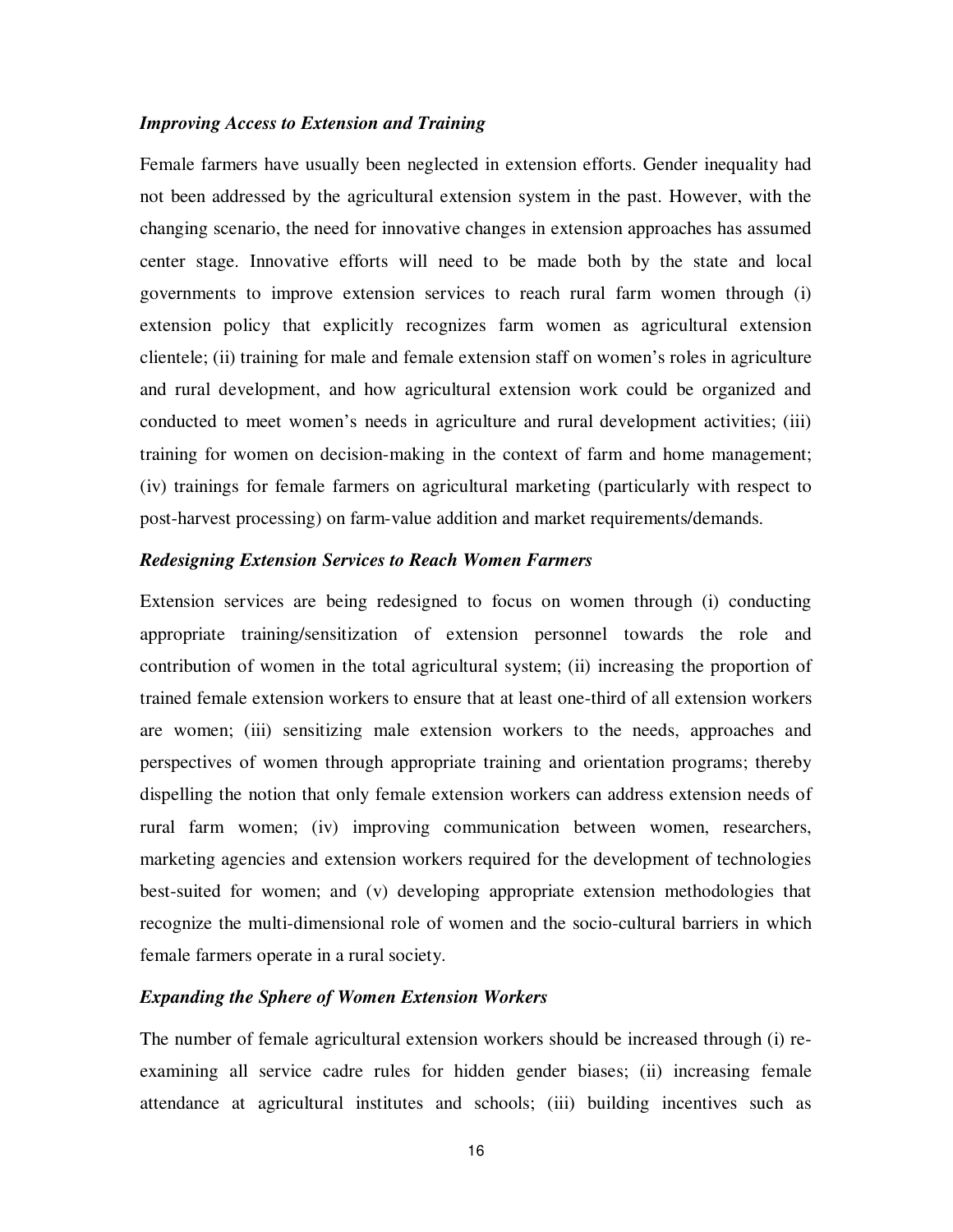scholarships and stipends for more women to take up undergraduate and post-graduate courses in the agricultural and allied sciences; (iv) redesigning agricultural training curricula to include women's concerns; (v) ensuring that women are adequately represented in all training programs whether domestic or overseas; (vi) redesigning training facilities to make them more suitable for large numbers of female students and trainees; (vii) including greater analysis and extension methodology that take into account women's time, mobility and cultural situations in the teaching curricula for extension workers; and (viii) exploring the specific role of farm women in the marketing of agricultural products.

# **Use of Information Technology (IT)**

The IT revolution is unfolding and has very high visibility. Harnessing IT for agricultural extension should receive high priority in the new extension policy. Extensive use of modern IT should be promoted for communication between researchers, extension workers and their farmer clients to transfer technology and information more cost effectively. IT should be made available, particularly to those with specific inquiries, to guide them in adopting the more knowledge-intensive forms of agriculture, which will expand in the future.

#### *Information Technology Applications in Agricultural Marketing*

Agricultural marketing requires connectivity between the market and exporters, growers, traders and industry consumers through wide area networks of national and international linkages. The goal will be to provide day-to-day market information regarding commodity arrivals, prevailing rates, etc.; links for online international market information; export-related documentation; information on the latest research in agricultural marketing and packaging; and storage information and connectivity with lead international and national marketing organizations.

#### *Wider Use of Electronic Mass Media for Agricultural Extension*

Radio and TV have vastly increased their reach, as have their reception facilities. "Local" radio and new FM transmitters open up possibilities of area-specific broadcasts. In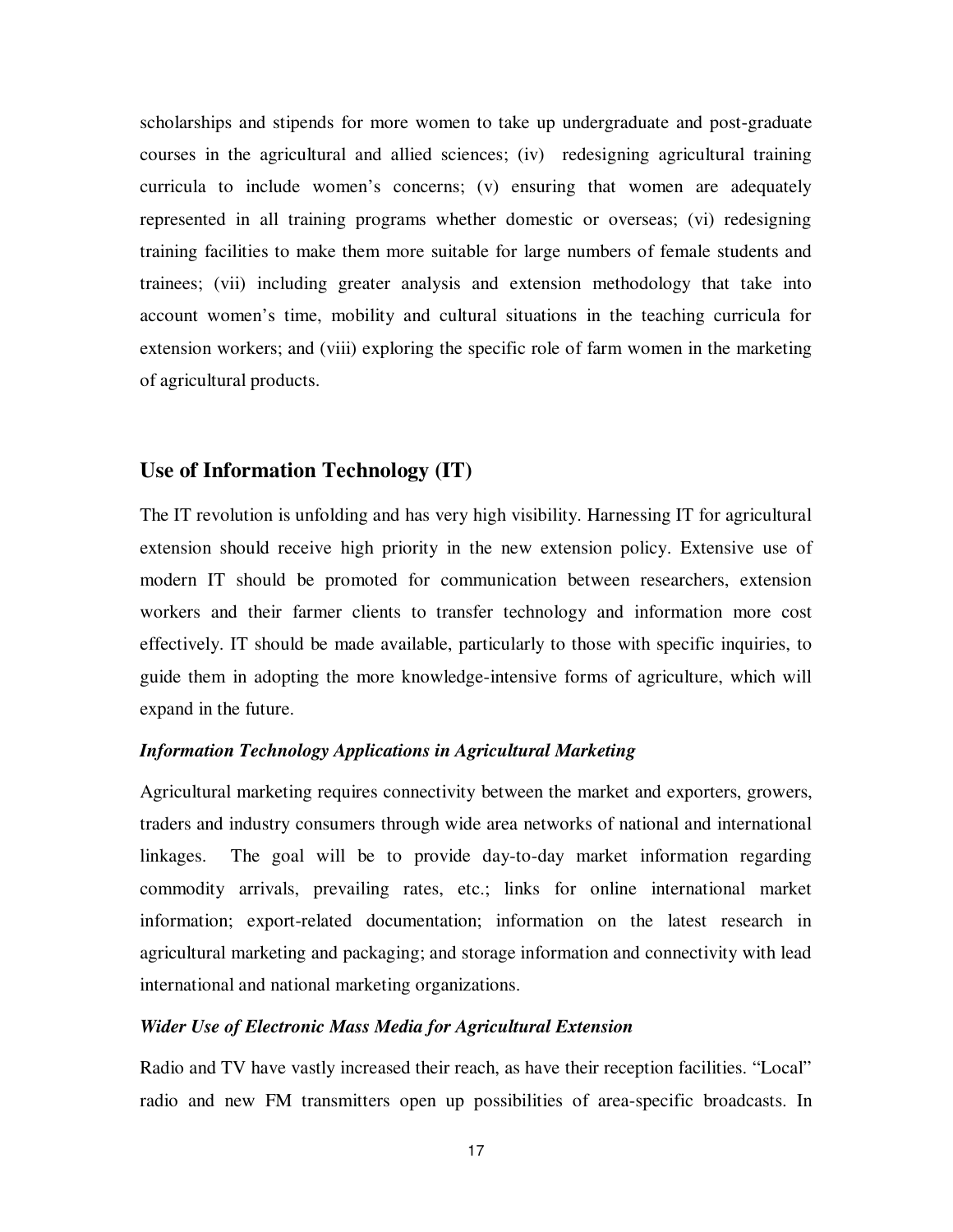communicating with an audience with low literacy skills, an audio-visual medium like TV has advantages. Today, Doordarshan covers the entire population. Much wider and creative use of the mass media—All India Radio (AIR), private FM, Doordarshan, private cable networks—will be promoted for more rapid and effective dissemination of information and technical advice to farm communities. This will include market information; market-led production planning, on-farm and post-harvest management, value-added agriculture, e-contracting, market networks, market intelligence and wider application to the Internet. Face-to-face contacts should serve as a follow-up to these methods of information dissemination, not precede or substitute for them. Central government will support states in their efforts to make greater use of electronic media. Central government would also consider supporting an exclusive agriculture channel on television.

#### *Farmer Participation in IT Programs*

In developing any system of IT for agriculture technology transfer, the farmer should be kept as the central focus. She/he is not to be treated as a passive recipient but, rather, as a participant, generator and user of knowledge. The development of his/her skills and knowledge is therefore a crucial part of the process. The farmer will be an effective participant in the process.

#### *Private Information Shops/Kiosks*

The ultimate aim is to promote private information shops/kiosks franchised out to the private sector, and they should be encouraged to establish information shops at the block/mandal/village level. A major initiative will need to be undertaken for software development so that information shops can have access to suitable material. Electronic connectivity and access to email would put the franchisees in contact with district KVKs, ATMAs, line departments, markets and other sources of information. Such information could be dispensed to farmers and farmers' groups upon payment. Credit facilities for purchase of equipment to set up such information shops would be permissible under the micro-credit program for agriculture and allied activities.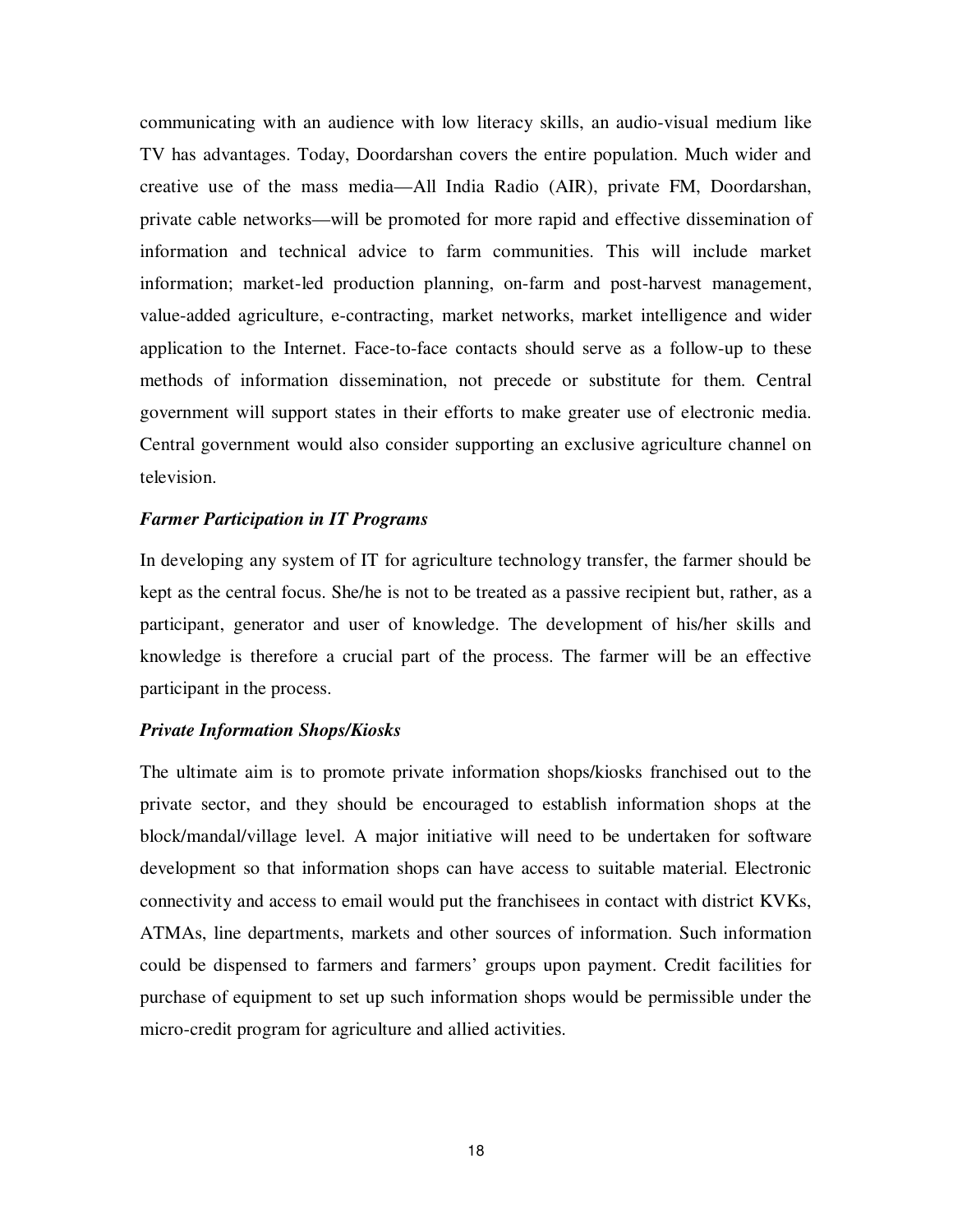# **Financial Sustainability and Resource Mobilization**

Publicly funded extension will continue to play a predominant role in intensifying and diversifying farming systems because the large numbers of small, disadvantaged farmers that may not have access to or be able to afford any other kind of advisory services. Second, much of the new technology developed for specific subject areas will not be commercially marketable (i.e., watershed management, land capability assessment, land use planning, breaking yield ceilings, sustainable management of natural resources and socio-economic research). However, pressures on government expenditures mean that public funds will have to be more carefully targeted and more efficiently used.

#### *Cost-Cutting Mechanisms for Extension Services*

Cost effectiveness may be improved by relying on fewer, but better qualified (graduate or post-graduate) field advisers who interact directly with researchers for subject matter advice and then multiply their impact in the field by working with farmer groups (i.e. FIGs and SHGs) rather than individually contacting farmers. Cost-cutting mechanisms will need to include use of mass media, encouragement of NGO and private-sector involvement in extension and/or needs-based coverage.

## **The Changing Role of Government**

#### *The Role of the State in Effective Regulation and Enforcement*

As a multi-agency extension regime proliferates, the responsibility of the state for effective enforcement of legislation—which ensures quality control of inputs such as seed, pesticides, fertilizers, etc.—will increase. The state's role as arbitrator of conflicts among various public and private-sector extension agents will also increase, and systems to address grievances will need to be developed. This role will increase as the number of private extension agencies grows. Guidelines for private agencies would be required. However, in the emerging pluralistic scenario, the role of public extension would need to be redefined from one of solely providing services, to one of an increasingly appropriate mix of service provider, coordinators, facilitators and regulators. The large group of small and marginal farmers, landless laborers and remote regions will continue to need the services of public extension functionaries since they are not likely to be serviced by a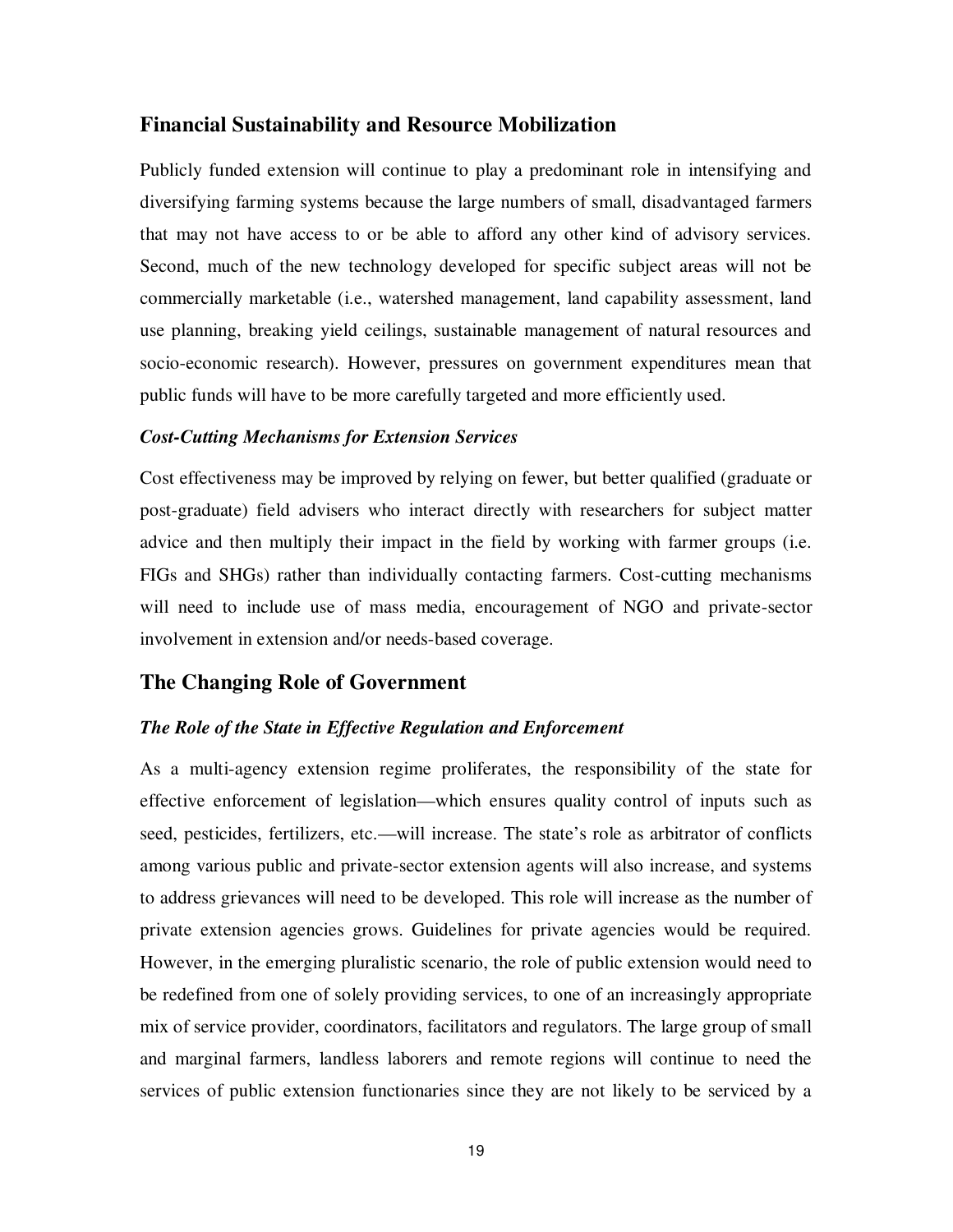competitive, private sector. Public extension's role would increase in the arbitration of conflicts, assuring all service providers are accountable to farmers and ensuring transparency by providing information.

#### *Strengthening Farmers' Associations*

Government services can help identify existing farmers' associations or cooperatives and support them in developing their organizations. The aim must be to assist the groups to define their objectives—such as specific post-harvest operations, ensuring group coherence and continuity, and assisting them with organizing and setting up group structures. Over time such groups can establish a track record of organizational maturity that will allow them, possibly after joining with other groups for economy of scale, to engage in their own business activities and to gain access to formal credit. Government extension and NGO staff need to receive suitable training to act as group facilitators. Support to farmers' organizations is perhaps the main input that governments can provide to promote farmer integration with agribusiness.

# **STRENGTHENING THE ATMA MODEL IN INDIA**

### *Strategic Research and Extension Plans (SREPs)*

The SREP is a comprehensive document identifying research/extension priorities for each district, keeping in mind agro-ecological conditions and existing gaps in technology generation and dissemination in all agricultural and allied sector areas/activities. SREPs will be prepared for new districts in coordination with the line departments, the KVKs, the Panchayati Raj Institutions (PRIs), the private sector, farmers and other stakeholders at the district level. These SREPs will be revisited every 3-5 years to accommodate newly identified gaps and merging areas of importance. SREPs will form the basis of annual Block Action Plans (BAPs) prepared at the block level. BAPs are then consolidated at the district level to prepare the District Agriculture Action Plans (DAAPs). District plans are worked out in such a manner that they serve as a subset of the Comprehensive District Agriculture Plan (CDAP) prepared for the districts under Rashtriya Krishi Vikas Yojana (RKVY).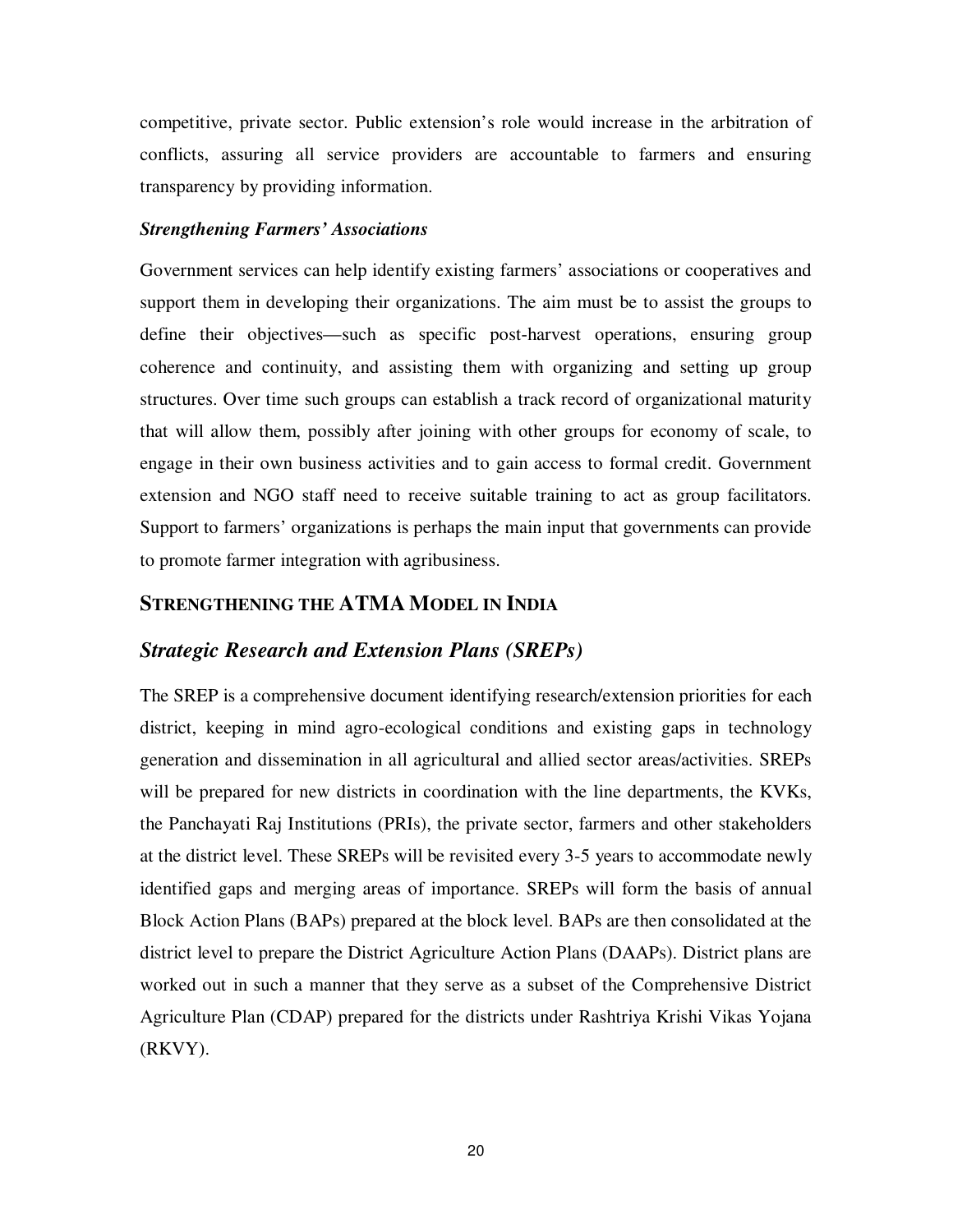One of the first tasks of the ATMA is to facilitate the preparation of a district SREP. The SREP is prepared through participatory methodologies especially the PRA involving all the stakeholders and farmers within the block and district. The SREP contains detailed analysis of all information on existing farming systems in the district and of researchextension gaps that need to be filled. It also prioritizes the research-extension strategies within the district. It becomes the basis for the development of work plans at block/district level. During the last decade a number of management tools have been developed that are helpful in effectively facilitating farmer involvement. Based upon these tools a participatory methodology has been developed for preparing the SREP at the district level.

The ultimate objective of both research and extension systems is to increase agricultural production. Formulating extension and research agendas based on the results producers expect from technology will be more acceptable to the users. This also helps in allocating resources to both extension and research activities undertaken in the district. Therefore, the SREP for each district needs to address specific problems of the farming community, especially for the resource poor farmers and the other disadvantaged groups.

#### *Need for Strategic Planning in Agricultural Development*

The current planning and implementation mechanisms for agricultural and allied development programs are centralized. This top-down approach focuses on individual commodities/enterprises rather than on a holistic/integrated approach. It is ad-hoc in nature and does not involve all participants. The farmers are considered as receivers of benefits rather than as responsible people who can influence the production process. To address the aforementioned issues under the "Extension Reforms Scheme," district ATMAs are required to develop a SREP by involving all stakeholders.

The development and use of a SREP helps in the following ways:

- To get an overview of the prevailing scenario in the district.
- To explore and understand the problems and opportunities in different farming systems and the preferences and priorities of the farming community.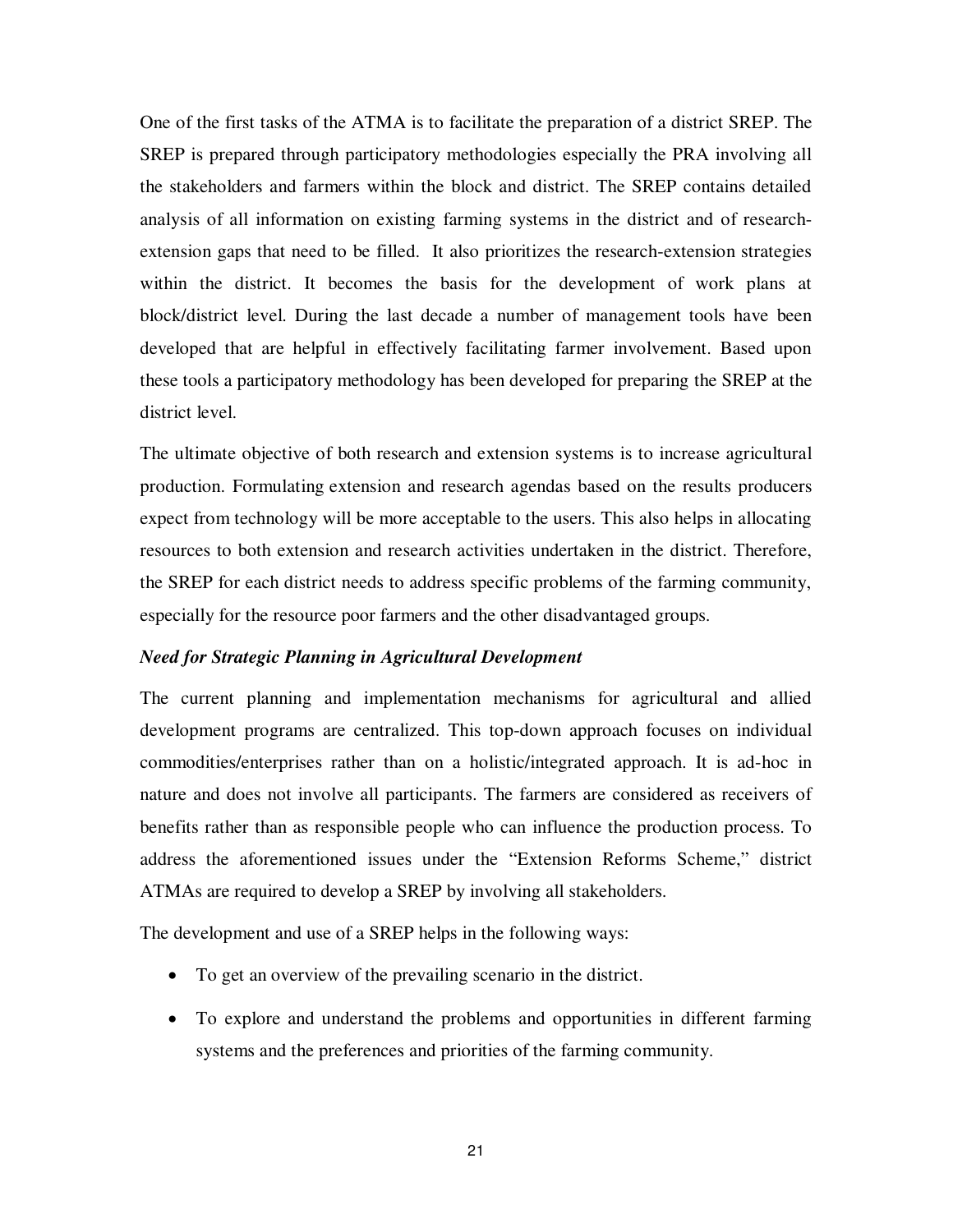- To facilitate long-term visioning and strategic planning for agricultural development in the district in a concerted manner.
- To facilitate involvement of all players (i.e. men and women) at different levels in the development process; and, in the long run, share the load of the public extension system.
- To assist in integrating and redesigning the on-going developmental programs for the benefit of both men and women farmers.
- To develop annual action plans for each block in respect to the prevailing agroecological situation.
- To extend a farmer-centered, market-oriented extension-research management system.

# *Contents of SREPs*

The extension and research interventions would differ across the Agro-Ecological Zones (AEZs) as a result of prevailing Agro-Ecological System (AESs)—defined by crops, livestock and farming systems (as affected by roads, markets, input supply outlets, service facilities) and by farm households as it reflects their resource endowment and socio-economic status. Therefore, in formulating a SREP, the following guiding principles should be kept in mind:

- 1. Identify and build on important farming system innovations or success stories that may intensify and/or diversify existing farming systems and, thereby, increase farm household income.
- 2. Increase farmers' access to markets, technologies and resources through men and women farmer's groups and organizations.
- 3. On-farm collaborative technology development, testing and refinement to address serious technological gaps in the existing farming systems.
- 4. Promote appropriate NRM plans for building and maintaining the sustainable production systems within each AES.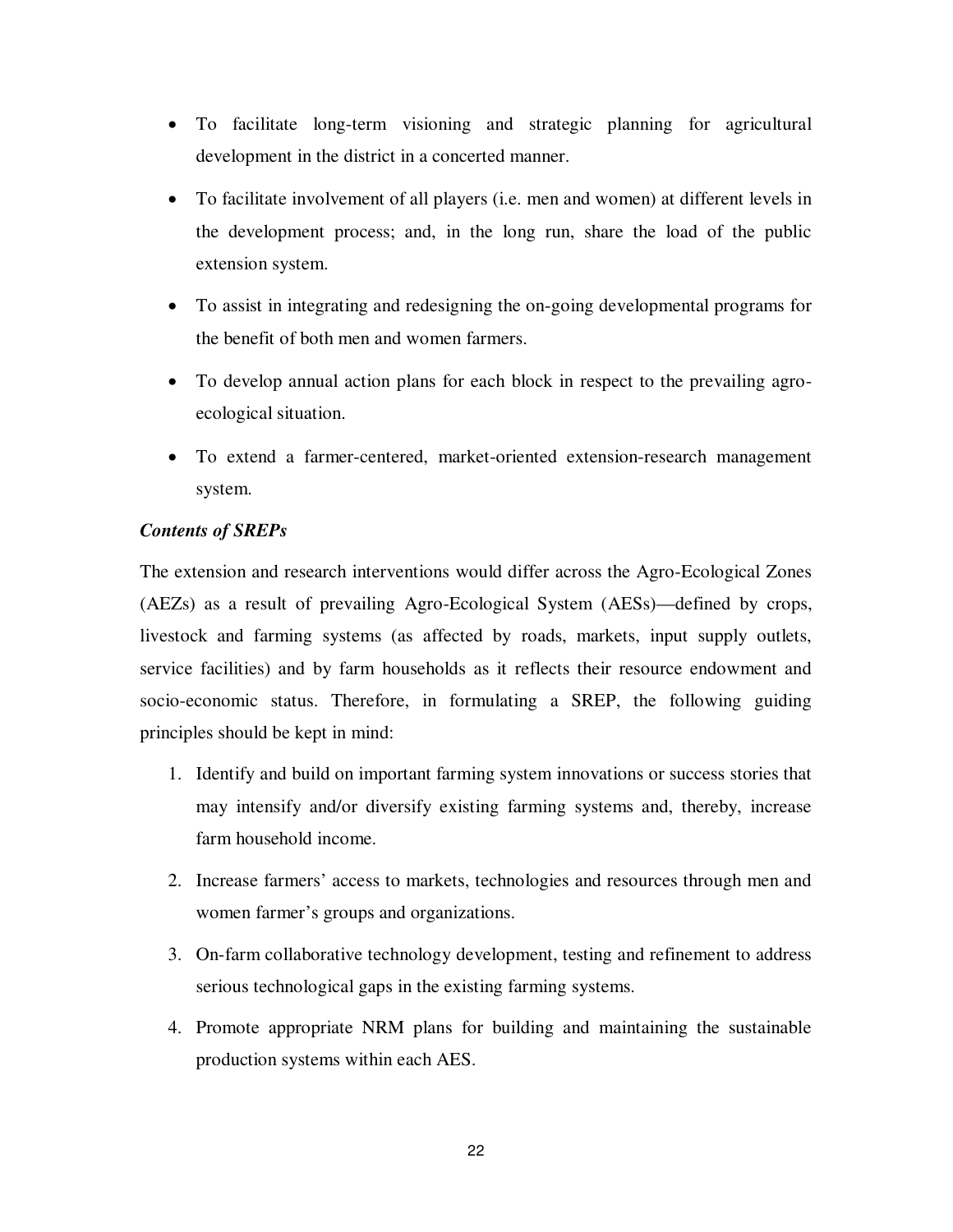# *Steps Followed in Preparing a SREP for Each District (See Table 1):*

- **Selection of Districts:** It should be kept in mind that each district should be an accurate representation of the agricultural sector for that state/province.
- **Selection of a Competent ATMA Project Director and Deputy Director:** The first task would be to select individuals from the Ministry of Agriculture (i.e. Departments of Agriculture, etc.) and the ICAR (i.e. University or KVKs) who have sufficient experience, knowledge and seniority to enable them to carry out responsible for all the activities listed below.

**Table 1: Probable Timeline for Completing the SREP in Each District** 

| <b>Task</b>                                                                          | <b>Likely</b><br>Duration* |
|--------------------------------------------------------------------------------------|----------------------------|
| Orientation of district team                                                         | 3 days                     |
| Identification of Agro-Eco Systems (AESs) within the district                        | 3 days                     |
| Training of AES teams                                                                | 7 days                     |
| Data collection through participatory approaches                                     | 15 days                    |
| Data analysis, identification and prioritization of research and<br>extension issues | 15 days                    |
| Developing strategies for research and extension issues in the<br>district           | 5 days                     |
| Developing activity schedule                                                         | 5 days                     |
| Approval and acceptance of SREP                                                      | 2 days                     |
| Total time required to develop SREP                                                  | 55 days                    |

*\* Depending on local factors and the situation on the ground, this timing may increase or decrease somewhat* 

 **Selection of ATMA Farmer Advisory Committee (FAC) at the block level:** Field officers drawn from different line departments like Agriculture, Horticulture, Animal Husbandry, Fisheries; etc. as well as scientists from the local research station and/or university, as well as selected NGO representatives and progressive farmers will learn about the participatory tools to prepare the ATMA SREP.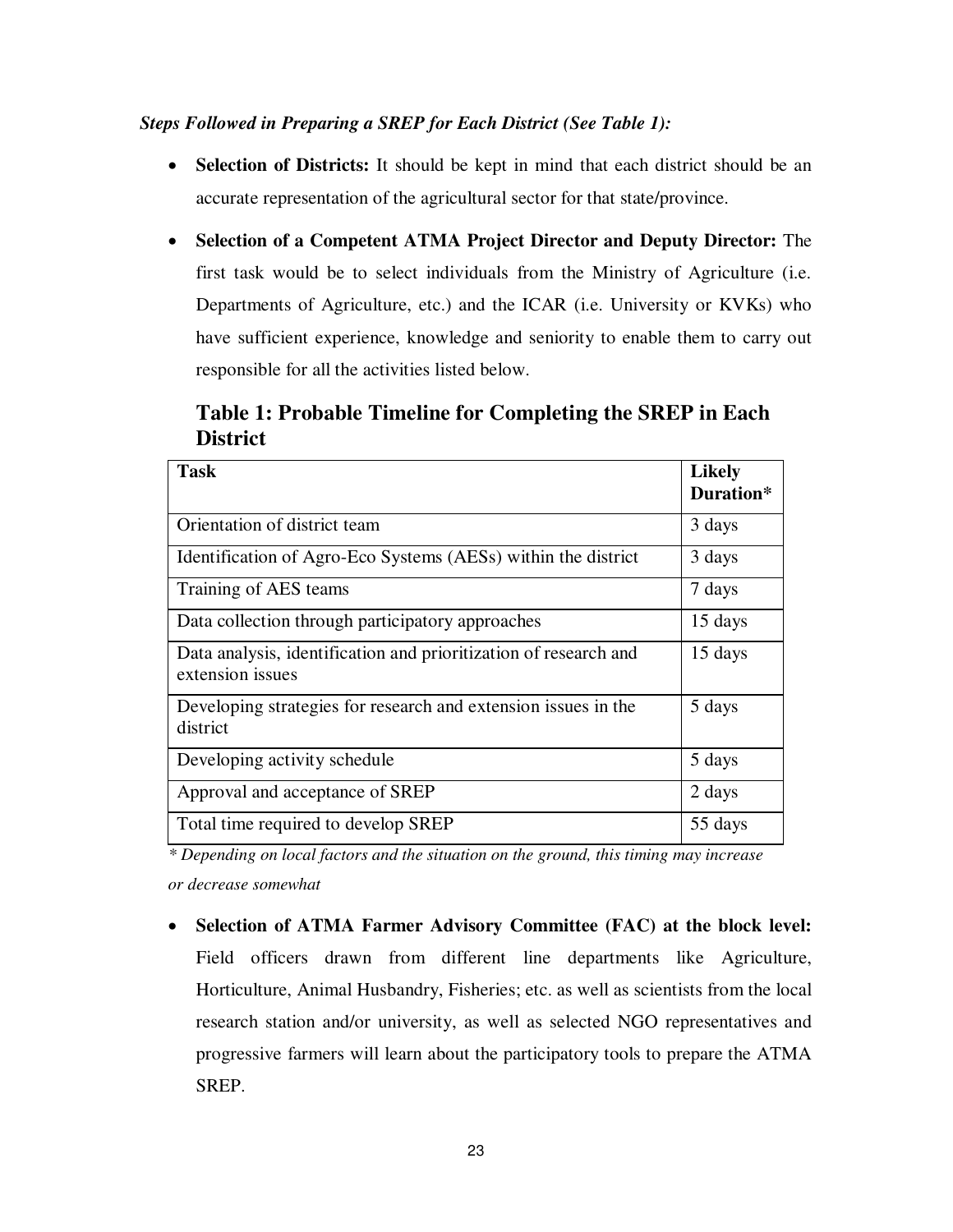- **Training these FACs:** MANAGE and/or SAMETIs should carry out a training program in which inductive methods of learning and tools like brainstorming, group discussions and using scenarios would be used to help clarify the subject for participants, so that the SREP could be made more meaningful.
- **Selection of Agro-Ecological Zones (AEZs):** On the basis of important factors like topography, soil type, water availability, annual rainfall/snowfall, types of vegetation and orchards/range lands, field and horticultural crops grown and sources of irrigation—different AEZs should be identified within each district for preparation of situation-specific, farmer-demand oriented SREP. Further, representative villages from each AEZ, based on various agro-ecological factors, will be identified. If any of these villages are found lacking in any particular enterprise, then the relevant information from an adjoining village should be collected for carrying out the SREP field exercises.
- **Formation of Multi-Disciplinary Teams for Each AEZ:** A team consisting of 5 to 6 members, which may include one officer from each of the major departments, one NGO representative active in that area, at least one scientist and one progressive farmer from that AES would be formed for each AEZ. These groups should be entrusted with collection of primary information from the representative villages using PRA techniques and participatory methods in preparing the SREP.
- **Secondary Information:** Secondary information would be collected by the government department officers using different government publications, progress reports and records of the district offices of agriculture, horticulture, livestock/animal husbandry, forestry, etc. as well as Cooperative Departments, the leading bank in that district, National Informatics Center ( $\frac{http://www.nic.in/}{http://www.nic.in/})}$  and other offices of the different ministries/department related to the agricultural sector.
- **Collection of Primary Information:** Field exercises would be conducted in the selected representative villages of each AES within each district where members of the multi-disciplinary team will identify issues, collect data and information using participatory methods. The team should spend a minimum of 7 days in these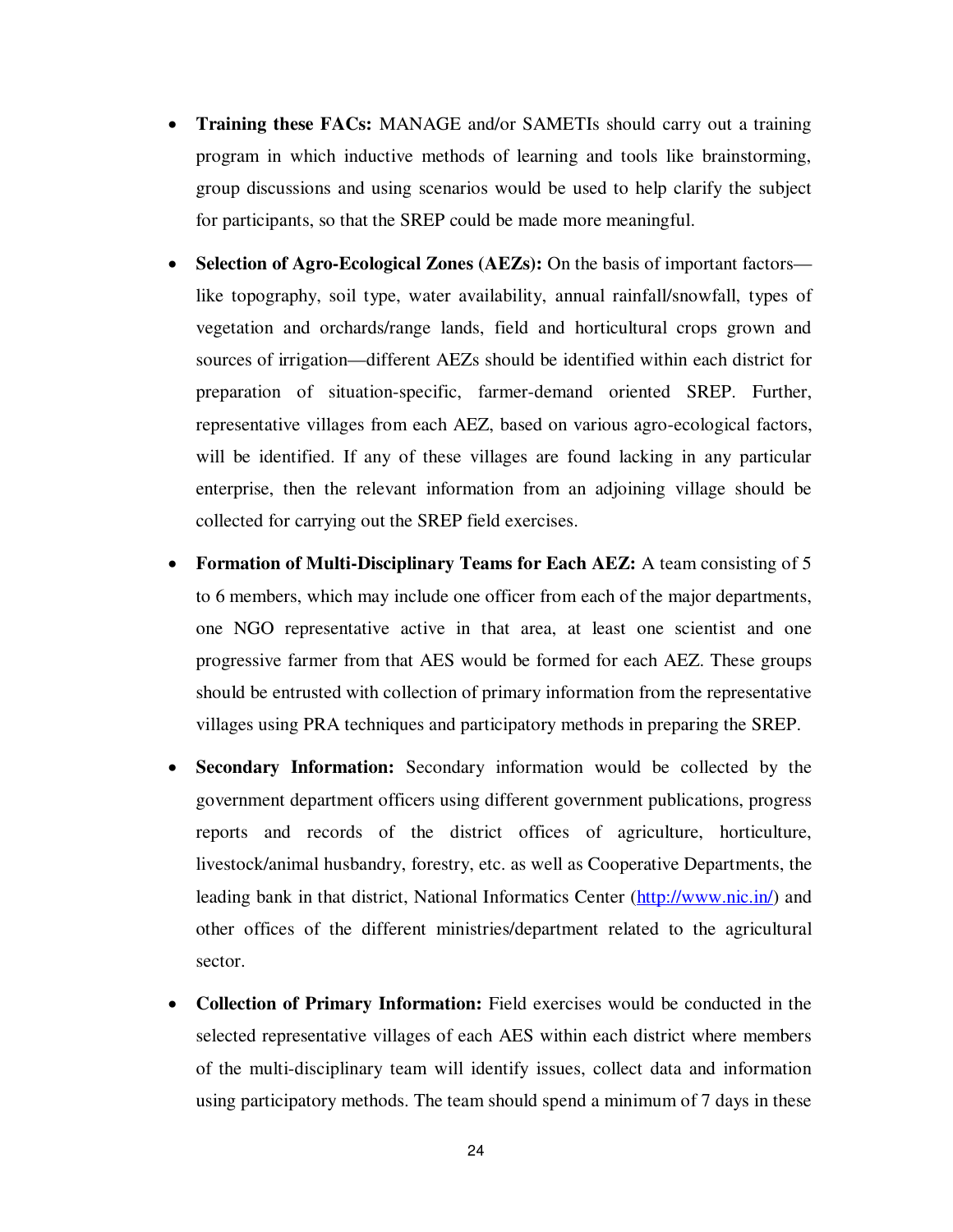villages in two phases  $(4 + 3$  days) and judiciously use the participatory tools for the collection of field data. The primary data collected during this time will then be checked with various groups in the villages through triangulation and will be verified with other sources like secondary data collected from the departments.

- **Reviewing, Verifying and Sharing Data:** All AES teams should adopt a procedure to present the data collected by them to farmers in each village before leaving the village for final consolidation and sharing of information. The collected data should then be summarized and presented by each AES team in the presence of senior level officers and scientists from all relevant departments, the district heads of all departments and farmer representatives from each selected village. Some of these AES teams may need to again visit the villages to recheck the data and complete the missing links.
- **Development of an Activity Schedule by the Core District Team:** While strategies are long-term in nature, the individual activities are systematic steps taken to achieve these strategies. Ongoing departmental activities should connect and any missing links should be dovetailed by the project. Each strategy has to be translated into a set of activities, which will clearly spell out the size of units, total units required, cost per unit and total cost in respect to each activity.
- **Approval of SREP:** After thorough scrutiny by the team of officers, scientists and farmers, the SREP should be presented for approval as an authenticated planning document by the ATMA Governing Board (GB). This document will form the basis for agricultural development in the district.
- **Preparation and Implementation of Action Plans:** Keeping in mind the strategic thrust of SREP, annual/seasonal block action plans are prepared by the BTT/FAC in each block to facilitate technology dissemination using innovative processes—like exposure visits, technological and managerial trainings, demonstrations, field days, Information Technology (IT) support, etc.—with farmer groups. Simultaneously a research action plan consisting of on-farm trials is prepared and carried out in support of the research strategies spelled out in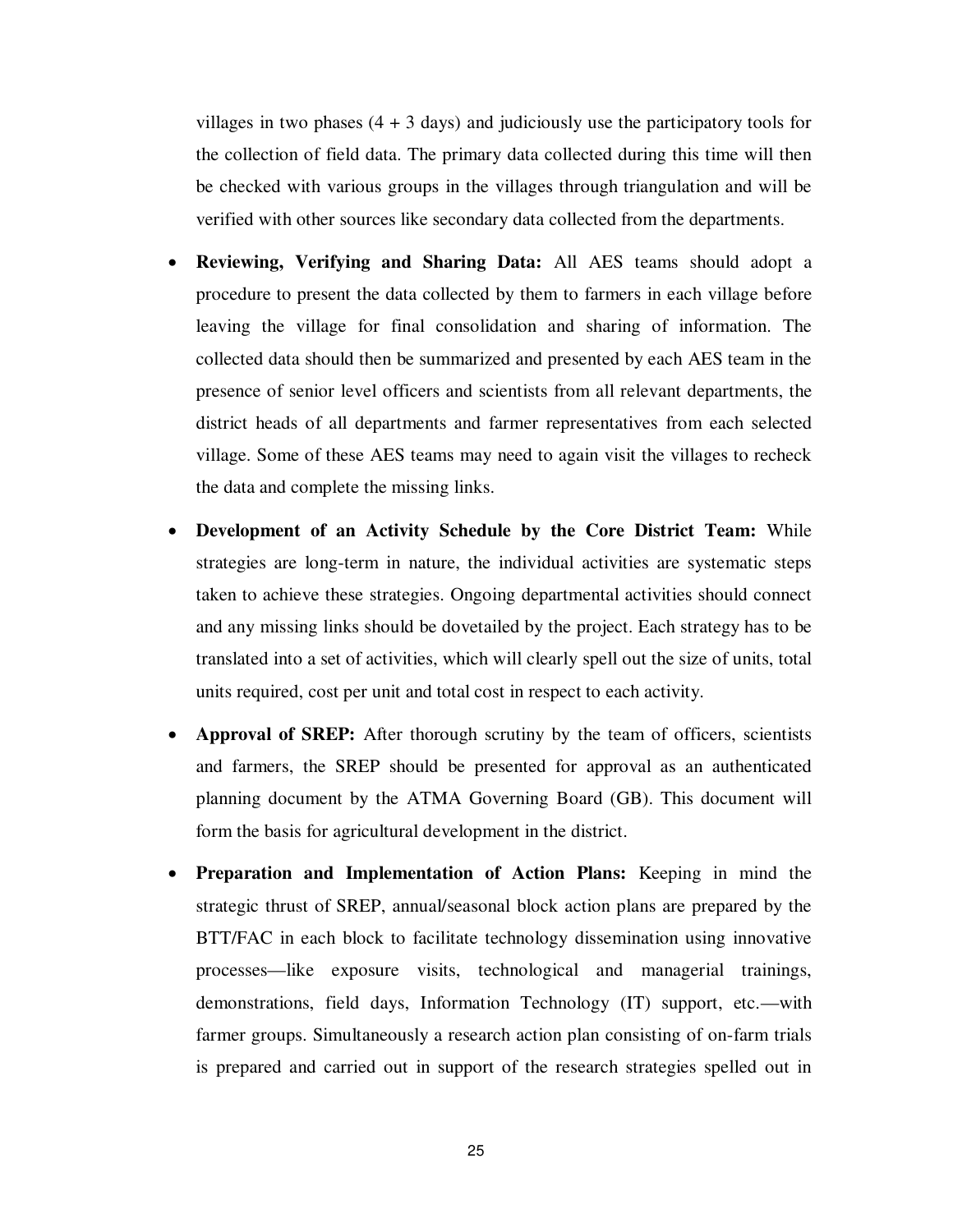SREP by the scientists of ZRSs and KVKs to assess and refine the existing generalized technologies.

- **Revisiting Strategies:** SREP development is a dynamic process, in which issues emerge during the course of implementation and are suggested by various stakeholders. Members of ATMA GB at the district level, and BTTs, FACs and FOs at the block level are made to address these Block Action Plans (BAPs). Hence, necessary steps are initiated to revise and redress the SREP in light of the challenges and issues arising during the implementation of the BAPs.
- **Information and Communication Support:** A conscious effort has been made to promote information and communications support to members of the farming community so that they can keep abreast of the latest developments regarding weather, market intelligentsia, packaging practices and success stories. Hands-on training for computer applications is being provided to the extension functionaries and farmer representatives through information kiosks at the block-level FIACs.
- **Success Stories:** Implementing the action plan in conjunction with SREP has generated "centers of excellence" among farmer groups and innovative farmers. With support of relevant technologies, inputs and markets, this epoch-making initiative in the National Agricultural Technology Project (NATP) within 28 pilot districts in India have brought about a sea of change in the working patterns and attitudes of the farming community. Its members are able to enhance farm income with diversification and intensification of their farming systems. The cascading effect of such innovations would go a long way in replication among other farmers.

# **STRENGTHENING THE STATE AGRICULTURAL MANAGEMENT AND EXTENSION TRAINING INSTITUTES (SAMETIS)**

To meet the requirement of capacity building, a large number of training activities are needed in the areas of technical as well as human resource management in agriculture. SAMETI is a state-level institution that is autonomous with greater flexibility in structure and functioning and is responsible for organizing need-based training programs for the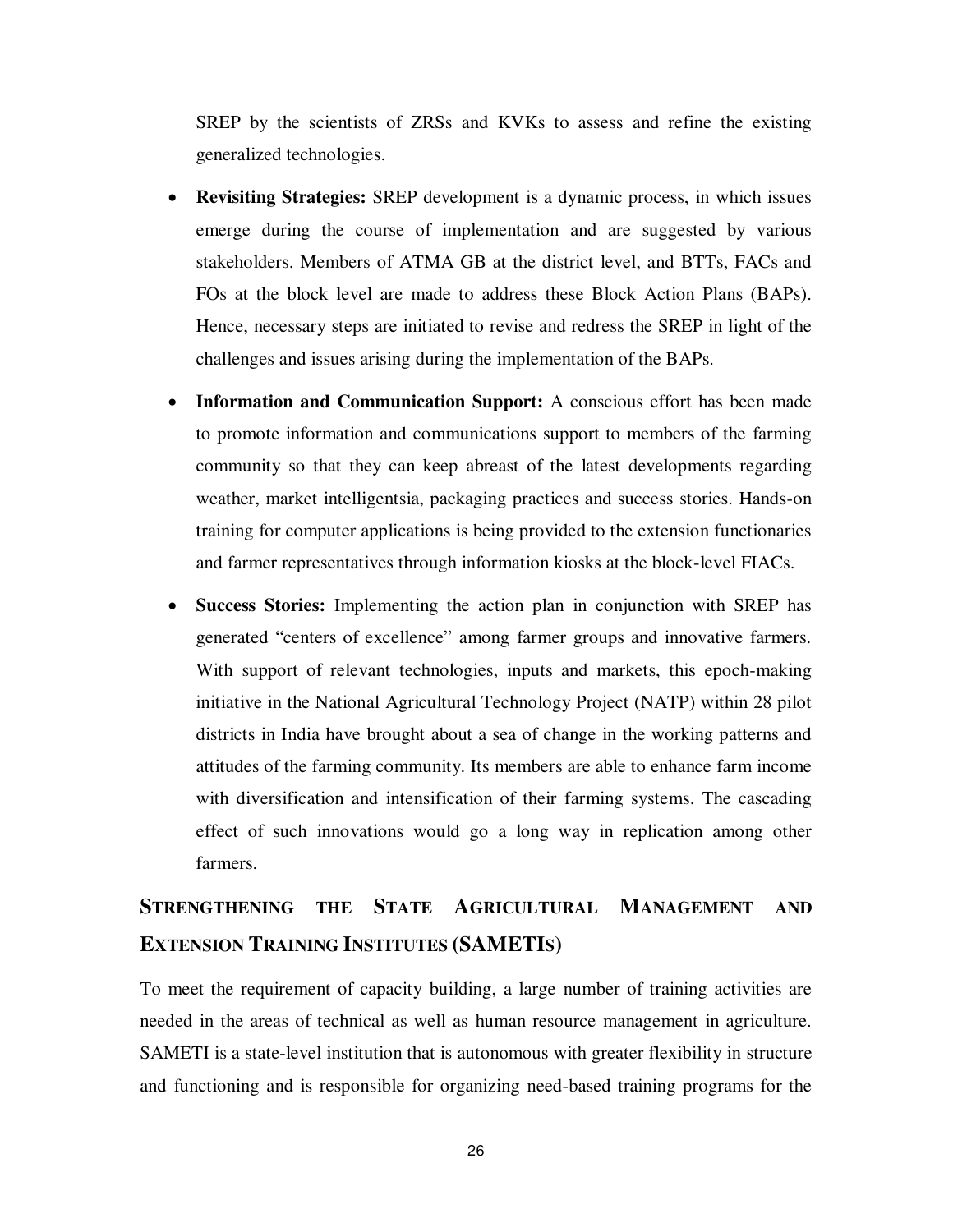project implementation workers of different line departments as well as farming communities. This can be achieved through linkages with other technical and management institutions in the state to support desired training input. SAMETI has to function with the technical guidance of MANAGE. SAMETI is to be an autonomous institution with greater flexibility in structural and operational aspects. Its roles are as follows:

- To provide need-based consultancy services to ATMA in areas like project planning, appraisal, implementation, etc.
- To develop and promote appropriate and specific management tools for improving the effectiveness of agricultural extension services through better management of human and material resources.
- To organize need-based training programs for district and block-level agricultural extension functionaries.
- To provide education on management, communication, participatory methodologies, etc. as a response to the feedback from training programs.
- To maintain close linkages with other institutions like MANAGE, KVKs, ZRSs, SAUs, and NGOs in order to make use of appropriate faculty resources from these institutions for training and consultancy services to ATMA functionaries, farmers and other clients.
- To conduct studies on problems related to agricultural extension management, communication and information technology, agricultural product marketing, human resource development using participatory approaches.

## *Strengthening the ATMA Work Force*

Strengthening of the extension-related work force is proposed at three levels—state, district and block. The hierarchical structure of officials under the revised ATMA program is as follows: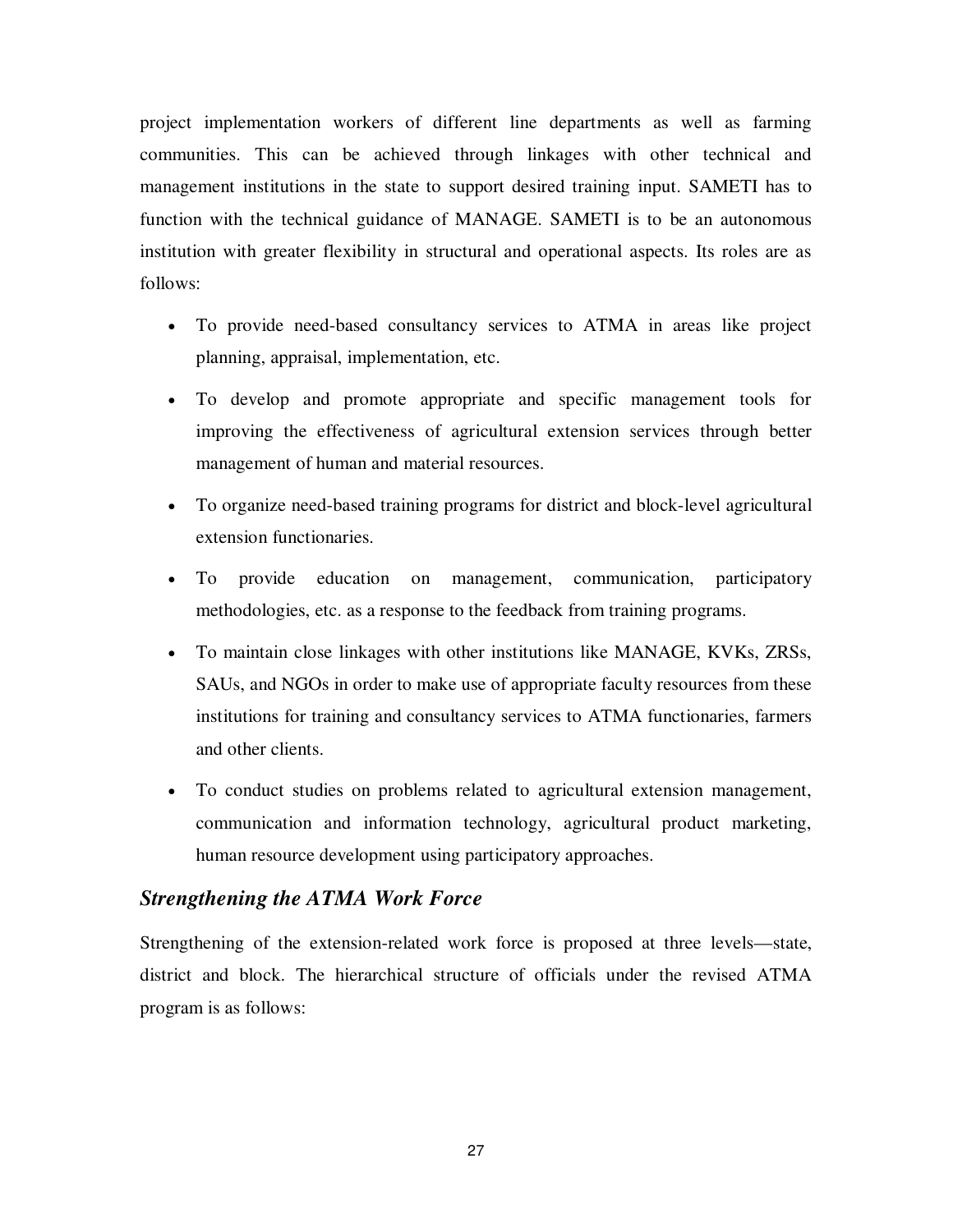#### *State Level*

- (i) State Agricultural Management and Extension Training Institute (SAMETI): In order to ensure regular training and skill development of state and district/block level extension functionaries and to reach out to the grassroots level extension functionaries and farmers through field visits, the following workforce is provided for SAMETI in each state. The Director of SAMETI will work under the overall guidance of the SNO identified under the ATMA scheme/program. However, in cases where the SNO is not an officer of equivalent or higher rank than the director of SAMETI, the director of SAMETI may work under the overall guidance of the officer under whom the SNO is placed. The faculty members (deputy directors) of SAMETI report to the director of SAMETI.
- (ii) State Nodal Cell: The state nodal cell will consist of the State Nodal Officer (SNO), the state coordinator and supporting staff. The SNO shall be designated by the state government, which will also provide requisite ministerial support. In order to carry out state-level activities as specified in ATMA, to ensure convergence with various departments at the state level and to assist the SNO (i.e., Director/Commissioner of Agriculture or equivalent) in overall management of the agricultural extension system within the state, one state coordinator has been approved for each state/union territory. The state coordinator will be engaged on a contract basis under this scheme/program.

#### *District Level*

Each ATMA unit consists of the following core staff of five people, under the overall supervision of the project director of ATMA, that are responsible for management of agricultural extension services within the district including holding of regular meetings of the ATMA management committee and the ATMA governing board:

- 1. Project Director 1
- 2. Deputy Project Directors 2
- 3. Accountant-cum-Establishment Clerk 1
- 4. Computer Programmer/Operator–1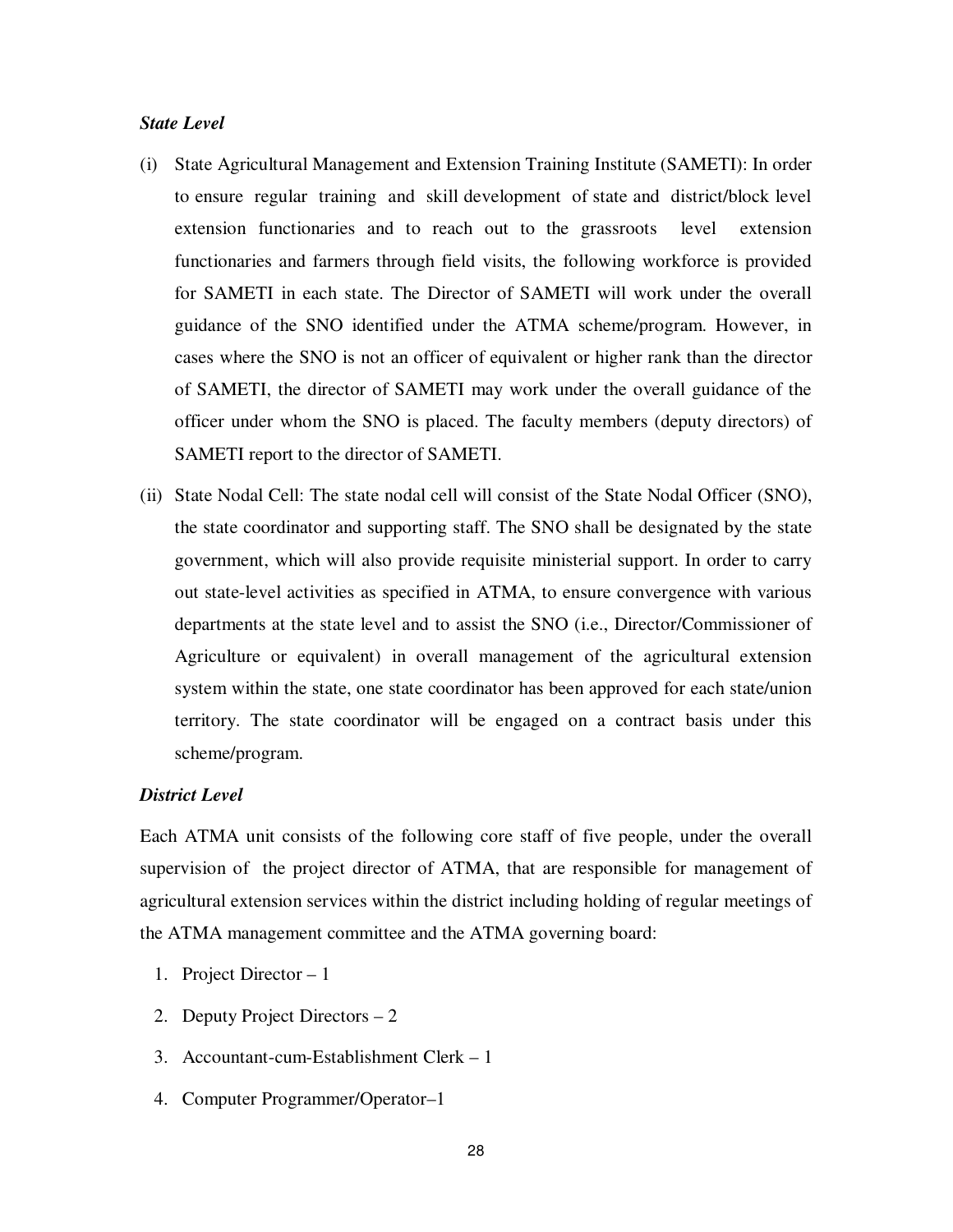The project director of ATMA reports to the chairman of the ATMA governing board (GB) and the two deputy project directors would work under the administrative control of the project director of ATMA. The project director of ATMA also functions as the chairman of ATMA management committee (MC).

#### *Block Level*

- (i) One Block Technology Manager (BTM) is being provided under this scheme/program in each block to coordinate the ATMA-related activities of the BTT and the FAC. The BTM will work under the overall supervision of the BTT convener for all ATMA-related activities.
- (ii) Two Subject Matter Specialists (SMSs) are to be placed in each block exclusively for delivery of extension services in agricultural and allied sectors as per priority areas for various blocks. The areas of expertise of these SMSs will be decided on based on priorities for various blocks. The BTM and SMSs at the block level will be engaged by the project director of ATMA on a contract basis through a mechanism identified by the states. While the SMSs will remain under the administrative control of BTM, the BTM will work under administrative control of the project director of ATMA. However, some states may prefer to link the BTM and SMSs with the project director of ATMA through the Block Development Officer (BDO).

#### *Village Level*

It is necessary to identify and groom progressive farmers to act as focal points at the village level. A progressive farmer identified as a Farmer Friend (FF) will be placed at a ratio of one FF per two census-identified, inhabited villages. The FF will help in activating the much-needed, village-based, bottom-up planning process and serve as vital link between the extension system and farmers at the village level. The FF will lead by example and is expected to have improved skills and would be available in the village to advise on agricultural and allied activities. The FF will be engaged by the BTM on a resolution of Gram Panchayat, which will, in turn, consult with FIGs/SHGs working in the Panchayat area.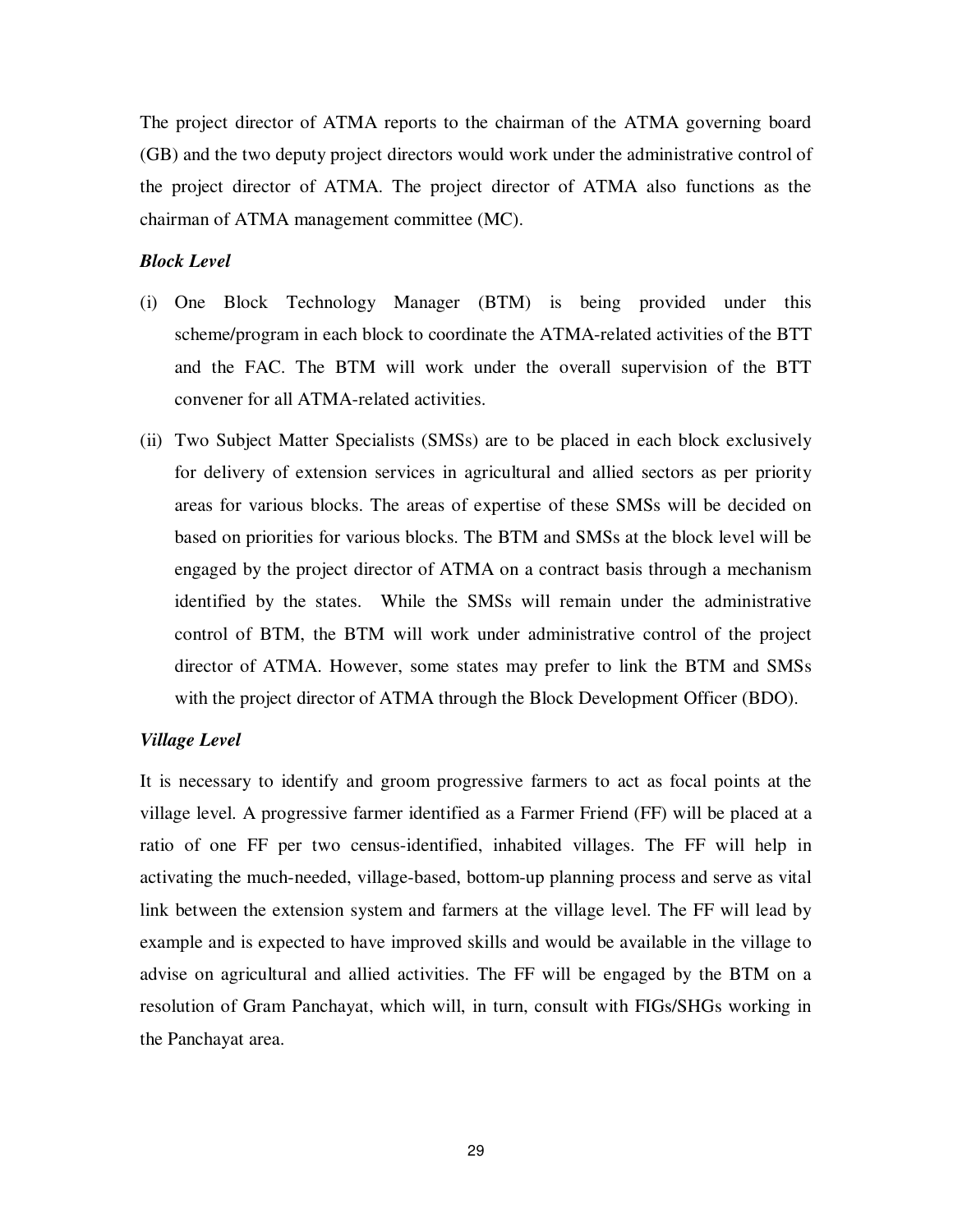# **DEVELOPING FARMER ASSOCIATIONS (FAS), COMMODITY AND PRODUCER INTEREST GROUPS (CIGS AND PIGS) THAT ARE MARKET-DRIVEN, AS WELL AS FARMER INTEREST GROUPS (FIGS) AND SELF-HELP GROUPS (SHGS)**

The contact farmer approach to extension popularized by the Training and Visit  $(T&V)$ system will be replaced by the group approach. Formation and mobilization of FIGs/SHGs, as well as farmer associations and cooperatives will be encouraged with the support of NGOs. The group approach to extension will help replace the top-down approach with a bottom-up approach in technology transfer, as FIGs/SHGs will first generate a demand for information, technology and management techniques. Then, these extension workers would then respond to the group demand. This would lead to a farmerextension worker participatory process with the emphasis on problem-solving rather than disseminating routine messages. The group approach to extension would also be similar to the SHGs for rural credit delivery, water user associations and cooperatives.

# *Guidelines on How FIGs/SHGs Can Be Organized and Integrated into Farmer Associations (FAs), Federations, Etc.*

- FIGs/SHGs should be promoted/mobilized for all major commodities (size is 20 to 25 men and/or women farmers).
- FIG/SHG members should meet at least once a month to discuss activities and future courses of action.
- BTTs and FACs will monitor functioning of all FIGs/SHGs/CIGs on a regular basis.
- FIGs/SHGs at the village level should be federated at the block level and subsequently at the district level.
- FIGs/SHGs should maintain proper registration and records (commodities, proceedings, savings, and accounts).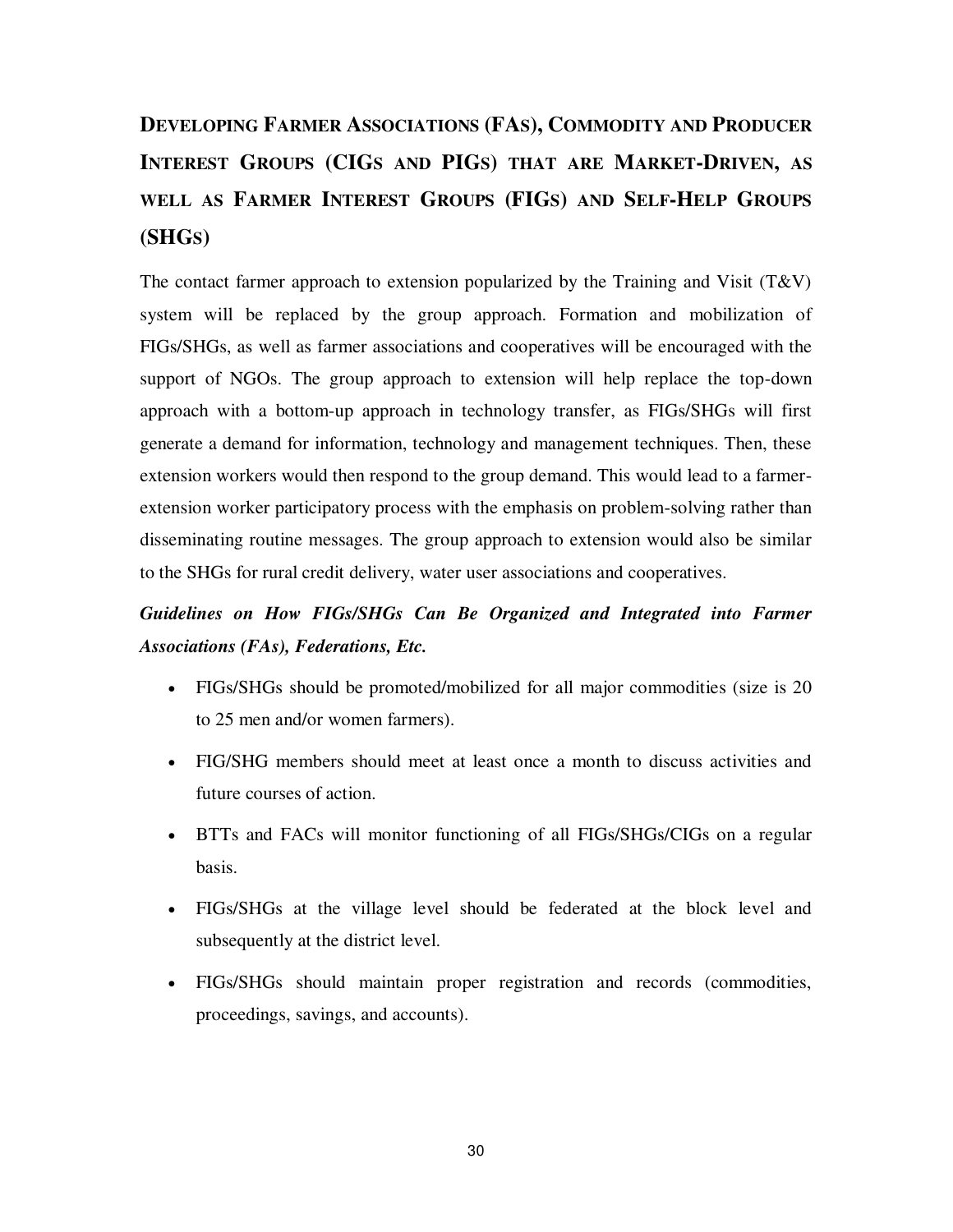## **Other Interventions**

#### *Farmer Field School (FFS)*

The FFS is based on a group-based learning process that has become an innovative, participatory and interactive model approach for farmer education. The approach has been used with a wide range of crops and has subsequently expanded to topics such as livestock, community forestry, HIV/AIDS, water conservation, soil fertility management, food security and nutrition. The aim of an FFS is to build farmers' capacity to analyze their production systems, identify problems, test possible solutions and eventually adopt the practices most suitable to their farming system. The knowledge acquired during the learning process enables farmers to adapt their existing technologies to be more productive, profitable and responsive to changing conditions or to test and adopt new technologies. FFSs provide the vital link between the progressive farmers and others in a village. Such farmers should be selected broadly, adhering to a transparent methodology of selection. These men and women farmers would normally be the ones who have been accepted by other farmers as high-achieving farmers for their success in adoption of new technologies, yield difference and income raised in agriculture and other allied sectors.

#### *Comprehensive District Agricultural Plan (CDAP)*

Another recent initiative to by Government of India has been through a new programme named as Rashtriya Krishi Vikas Yojna (National Agricultural Development Project) which emerged due to slow growth in agricultural and allied sectors. National Development Council (NDC), in its meeting held on May 29, 2007, resolved that a special additional central assistance scheme/program Rashtriya Krishi Vikas Yojna (RKVY)) be launched and resolved that agricultural development strategies must be reoriented to meet the needs of farmers. It called upon central and state governments to create a strategy to rejuvenate agriculture and reaffirmed its commitment to achieve 4 percent annual growth in the agricultural sector during the 11th Plan.

The Department of Agriculture, in compliance with the above resolution and in consultation with the planning commission, has prepared the guidelines for the RKVY scheme/program, to be known as NADP/RKVY. For the planning process of RKVY,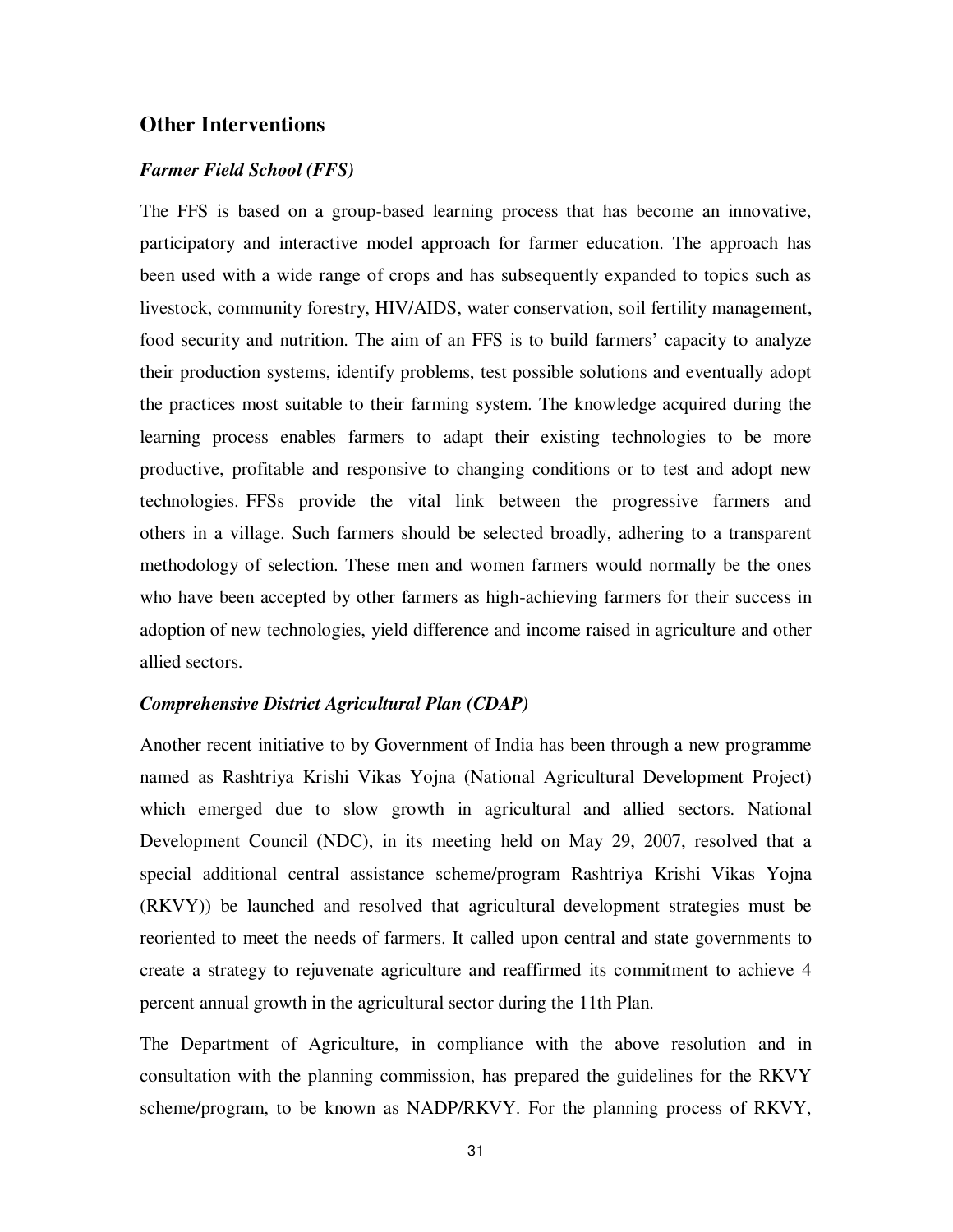each district will formulate a District Agriculture Plan (DAP) by including the resources available from other existing schemes/programs—district, state or central schemes. To rejuvenate agriculture during the next Plan, the NDC has reaffirmed its commitment to achieve a growth rate of 4 percent per year. As agricultural growth is an essential element of the strategy to make growth more inclusive, the NDC (in its resolution) advised the state governments to prepare a CDAP that will fully utilize available resources and will include allied agricultural sectors. The concept of a Block (or Mandal) Technology Center (BTC) has emerged wherein a multi-disciplinary technology team (comprising block-level agriculture, horticulture, soil and water conservation, agricultural marketing and livestock extension officers) would be assigned to organize and implement extension programs within their block. Other line department units and personnel would continue to provide essential services in developmental activities. In effect, the BTC would result in the functional integration of extension activities within the block, or mandal; and, in effect, it would become the operational arm of ATMA.

To bring better coordination in extension activities at block level and below, it is envisages that this center would become the common meeting point for extension personnel from the line departments to prepare integrated Work Plans (WPs) and to coordinate their implementation. It would also be the level where farmer input could be more effectively mobilized through a single FAC. This FAC would include members of all major stakeholders (e.g. FIGs and SHGs) within each block. The FAC would help set block extension priorities and recommend resource allocation across program areas. The BTT would be responsible for operationalizing the SREP in each block and moving toward a single window extension system.

# **CONCLUSIONS**

The public extension system, especially the ATMA model at the district level, will continue to play a prominent role in serving the larger group of small and marginal men and women farmers as well as landless laborers. The other actors involved in the extension/transfer of technologies—such as NGOs, farmer organizations and the private sector (both corporate and informal)—would actively complement/supplement the efforts of the public extension agency. Extension mechanisms will have to be "farmer driven,"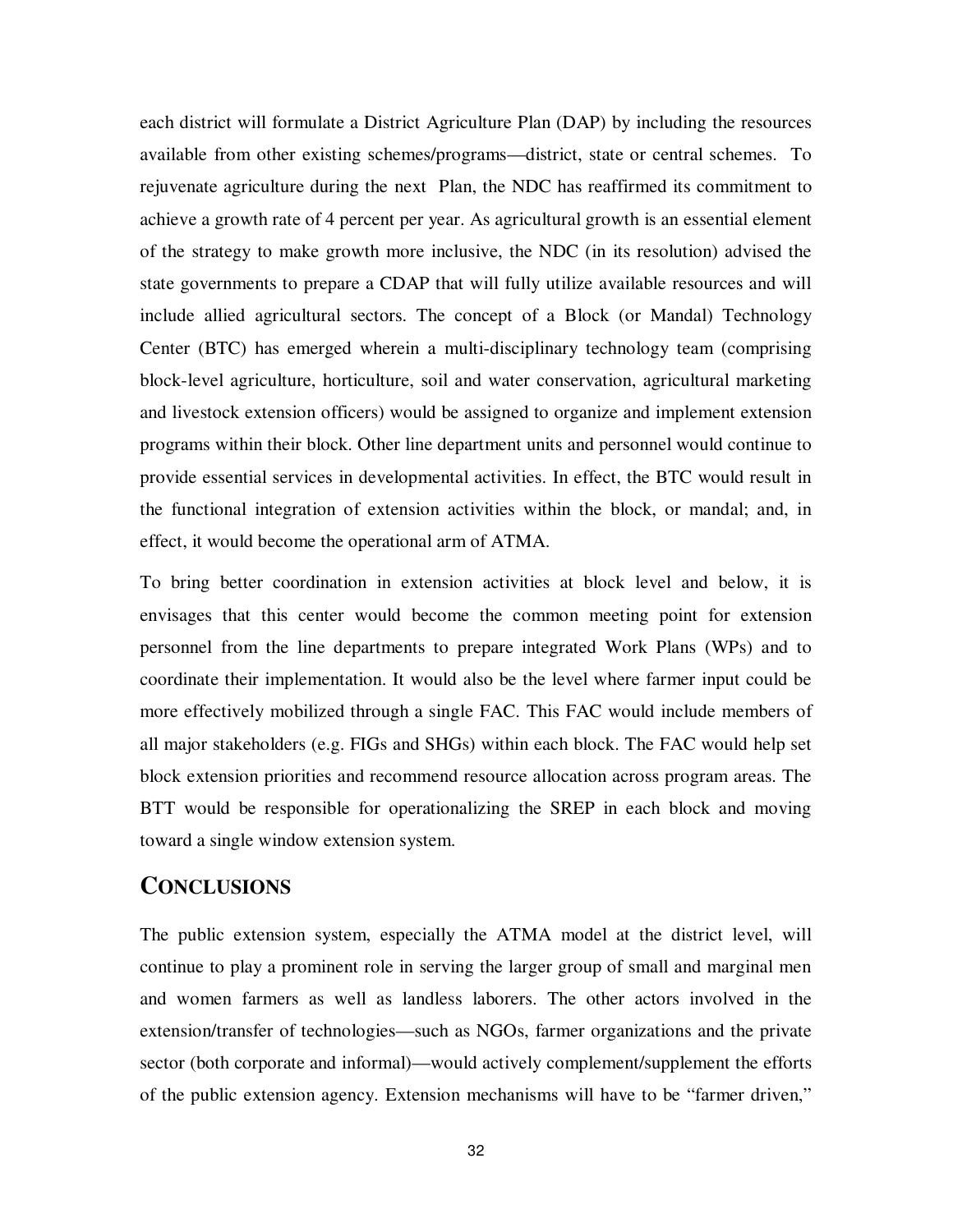location-specific and address farmer demands for diversification. The technologies required to address total farming systems are knowledge intensive. The public extension system needs to focus on knowledge-based technologies in order to develop and improve the skills of the farmers.

The modified ATMA model for agricultural development now includes the results of the lessons learned during the pilot study. This model is currently being implemented in 603 districts compared to 28 districts during the first phase (1998-2004). Certain structural and functional changes—such as the sanctioning of state extension work plans at the state level, work force support from the state level to village level, expansion of the scope of options for activities, enhancement of fund allocation and the convergence and integration of all development schemes/programs within the domain of ATMA—have taken place that affect how ATMA now conducts its affairs. The State Extension Work Plan (SEWP) document has emerged as the blueprint for state agricultural development, encompassing all the issues relating to producing, researching, processing, adding value and marketing through the SREP and the CDAP. A significant change in the current ATMA model is the allocation of specific budget lines for mainstreaming gender and public-private-partnership (PPP) concerns. This policy change will certainly facilitate capital inflow and the sharing of resources to generate wealth in the agricultural sector. Also, a large number of extension professionals are now being trained with more useful skills and knowledge, as well as an attitude to carry out these important extension reforms.

With these current changes in place, the district-level ATMA is expected to become the single, most vibrant institution providing a useful connection between farmers, extension, research, and other service providers and stakeholders. The shift from top-down, central planning to a more bottom-up, farmer-led and market driven strategy is being accomplished. It is critically important that the shift to a more market-driven extension system fully supports farmers' efforts to increase their farm income and rural employment. There is usefulness and energy in the ATMA model, as channels are forged and connections made to remade producers, the private sector, researchers, and extension workers, who are now serving their clients in ways that were not possible before the introduction of the ATMA model.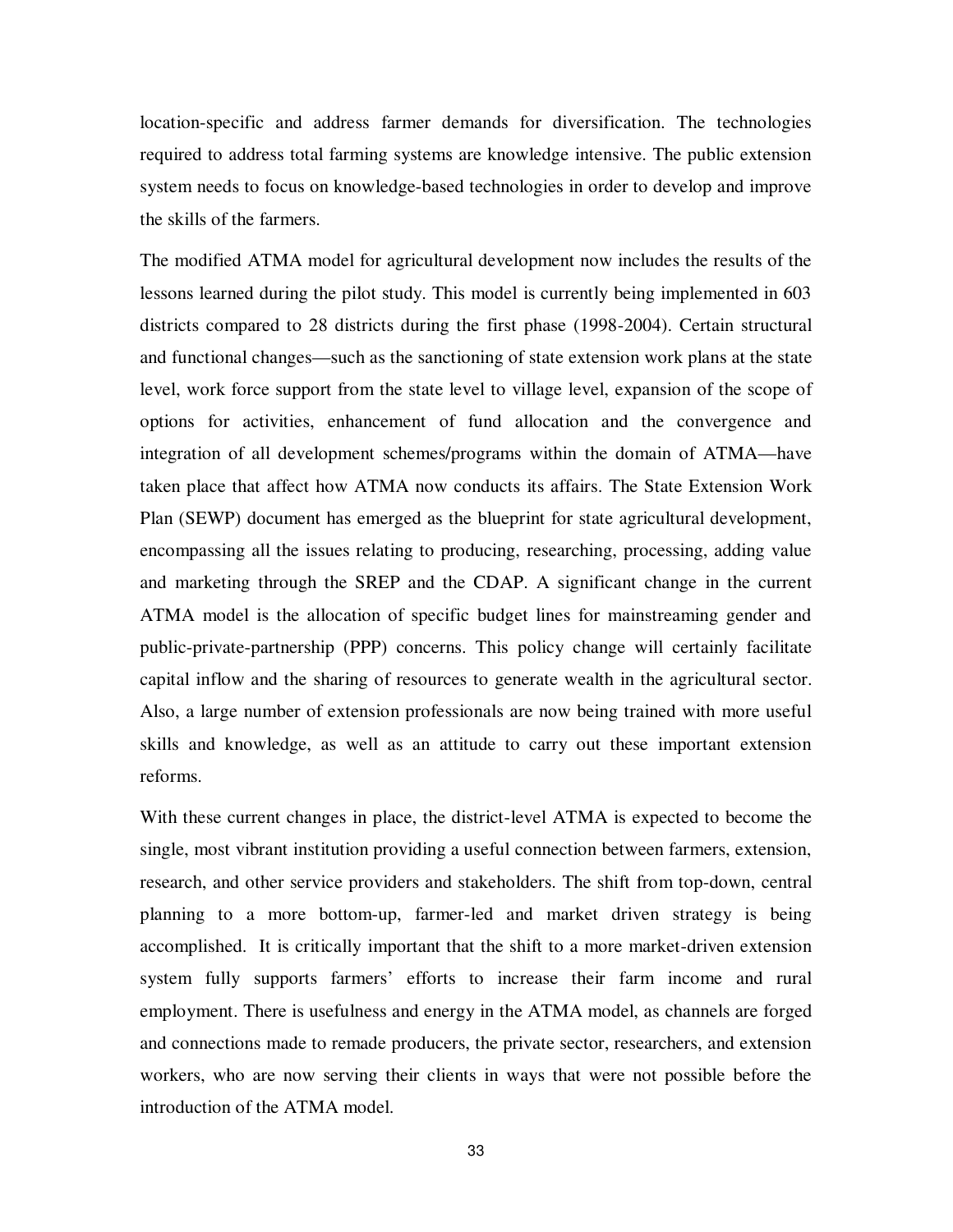# **REFERENCES**

- Department of Agriculture and Cooperation, Ministry of Agriculture, Govt. of India– Guidelines for Modified support to State Extension Programmes for Extension Reforms scheme, 2010 (June, 2010). http://vistar.nic.in/projects/revised\_ATMA\_Guidelines.pdf, accessed on 19.03.2011
- ICAR. (2006). *Framework for Technology Development and Delivery System in Agriculture*. www.icar.org.in/miscel/tdd-final.pdf
- Indian Institute of Management, Lucknow.( 2004). *Impact Assessment Report*, on the Innovations in Technology Dissemination (ITD) Component of the National Agricultural Technology Project, Agriculture Management Centre.
- Indian Institute of Management, Lucknow. (2004). *Successful Case Studies*, Interventions and Innovations in Technology Dissemination, Agriculture Management Centre, IIM, Lucknow.
- Meena, M. S., Singh, K.M. and Swanson, Burton E., 2013. Pluralistic Agricultural Extension System in India: Innovations and Constraints. Available at SSRN: http://ssrn.com/abstract=2293788
- National Institute of Agricultural Extension Management (MANAGE). (2004). *Process Change in Agricultural Extension: Experiences under ITD Component of NATP, 2004.*
- Planning Commission, Govt. of India (2007). Recommendations of Working Group on Agricultural Extension for Formulation of Eleventh Five-Year Plan (2007-12)*.*  http://planningcommission.nic.in/ aboutus/ committee/wrkgrp11/wg11\_agrext.pdf
- Policy framework for agricultural extension, extension division, Department of Agricultural & Cooperation, Ministry of Agriculture, GOI. Accessed on http://agricoop.nic.in/policy\_framework.htm
- Prakash, S. and De, D. (2008). Knowledge level of ATMA beneficiaries about beekeeping. *Indian Research Journal of Extension Education*, 8 (2&3): 62-64.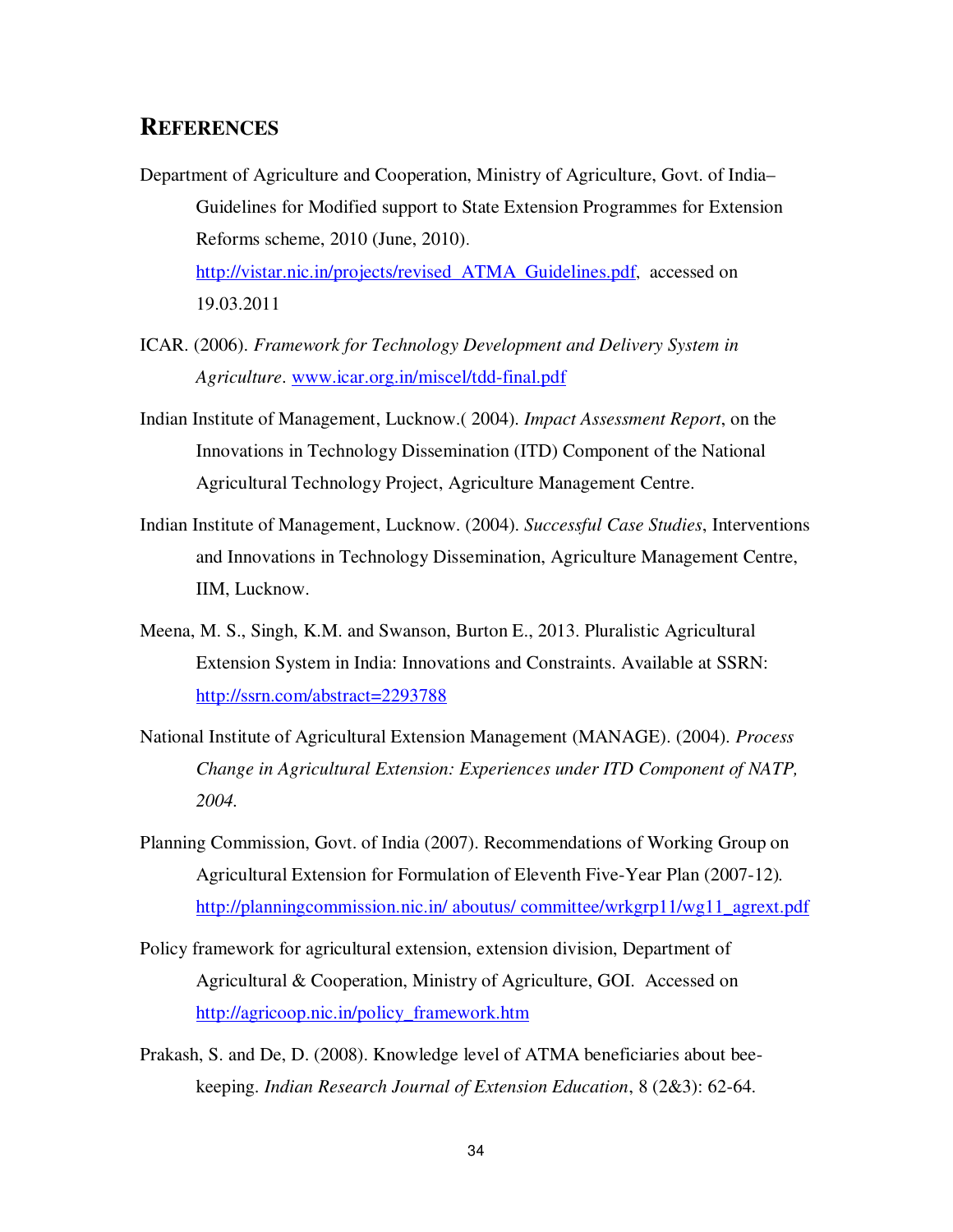- Process innovations introduced through UP-DASP and NATP (ATMA) Source: World Bank. Harvests of Change: Uttar Pradesh Diversified Agricultural Support Project accessed on 21.08.2010 at http://siteresources.worldbank.org/INTINDIA/Resources/DASP\_brochure.pdf
- Rasheed Sulaiman V. and Hall, Andy.(2008). *The fallacy of universal solutions in extension: Is ATMA the new T&V?* Link Look, September 2008**.** www.linklook.blogspot.com
- Ready, M.N. and B.E. Swanson. 2006. "Strategy for Up-scaling the 'ATMA' Model in India." Proceedings of the 22<sup>nd</sup> Annual Meeting of the Association for International Agricultural and Extension Education, Clearwater Beach, Florida.
- Singh, J.P. (2005). *From Self-help Groups to Commodity-based Commodity Associations: The Indian Approach to Mobilizing Rural Women*, presentation at the Workshop on Building New Partnerships in the Global Food Chain, Chicago, June 29–30, 2005.
- Singh, J.P., Swanson, B.E and Singh K.M., (2005). *Developing a Decentralized, Market-Driven Extension System in India: The ATMA Model*. Good Practice Paper prepared for the World Bank, Washington DC.
- Singh, K.M., B.E. Swanson and J.P. Singh. (2005). *Development of Supply Chains for Medicinal Plants: A Case Study Involving the Production of Vinca Rosa by Small Farmers in the Patna District of Bihar India*, paper presented at the Workshop on Building New Partnerships in the Global Food Chain, Chicago, June 29–30, 2005.
- Singh, K.M., (2006). *Impact of ATMA Model in Agricultural Extension System in Bihar-A Case Study of Pilot Project Districts,* (Unpublished mimeo). World Bank, India Office, New Delhi. P.78.
- Singh, K. M., 2009. Impact Assessment of Agricultural Extension Reforms in Bihar. Available at http://dx.doi.org/10.2139/ssrn.1803157
- Singh, K. M., 2008. Public Private Partnership in Agricultural Extension Management: Experiences of ATMA Model in Bihar and India. Available at http://dx.doi.org/10.2139/ssrn.2254495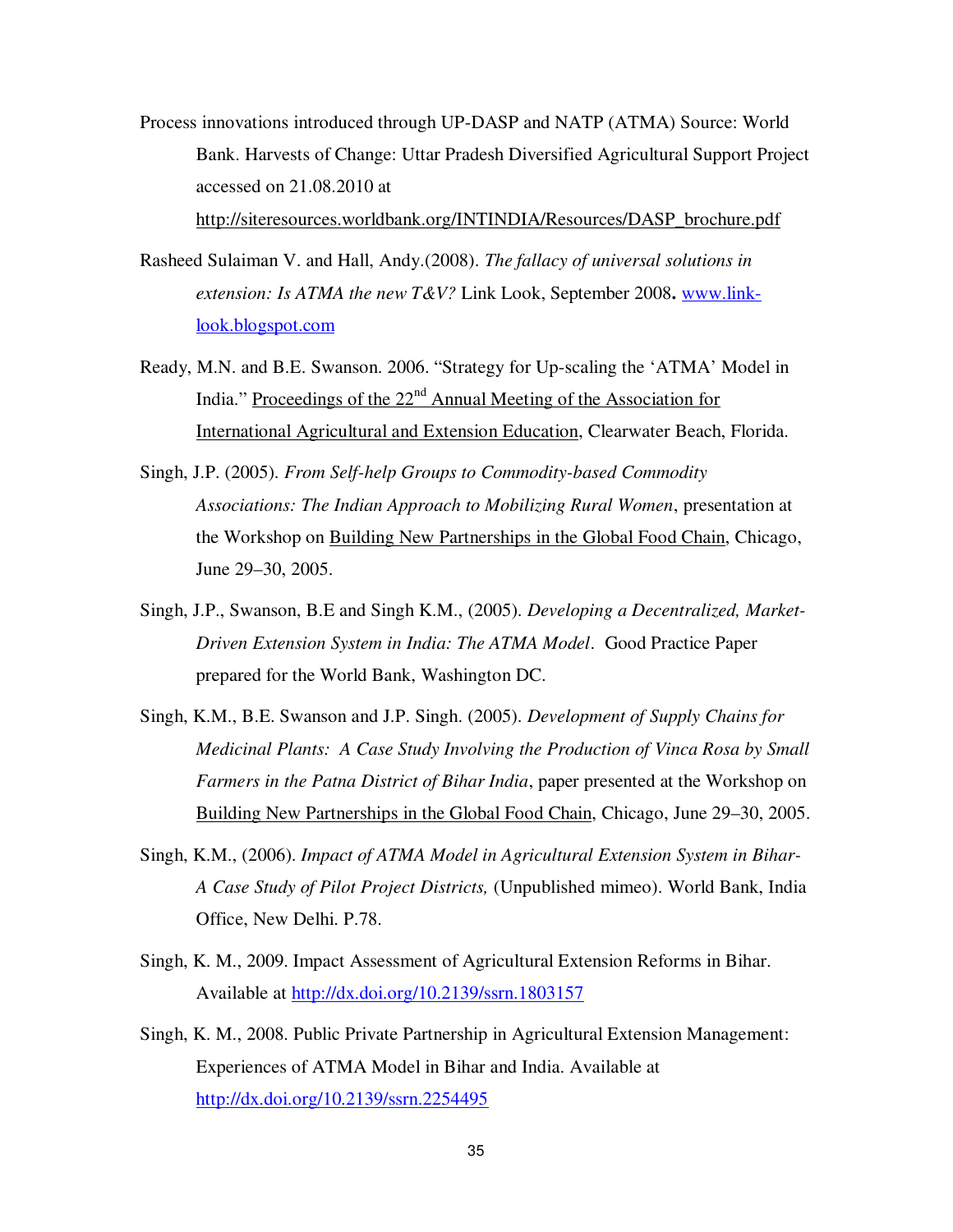- Singh, K. M. and Jha, A. K., 2012. Innovative Approaches in Technology Dissemination: Experiences of ATMA Model in Bihar. Available at http://dx.doi.org/10.2139/ssrn.2168646
- Singh, K. M. and Meena, M. S., 2012. Agricultural Innovations in India-Experiences of ATMA Model. Available at http://dx.doi.org/10.2139/ssrn.1989823
- Singh K.M., Meena, M.S. and Jha, A.K. (2009). Impact Assessment of Agricultural Extension Reforms in Bihar, *Indian Res. J Ext. Edu.* 9 (2):.110-114. Available at http://dx.doi.org/10.2139/ssrn.2272563
- Singh, K.M., Swanson, B.E., Jha, A.K. and Meena, M.S. (2012) Extension Reforms and Innovations in Technology Dissemination – The ATMA Model in India. Available at: http://dx.doi.org/10.2139/ssrn.2168642
- Singh, K. M. and Swanson, Burton E., 2006. Developing Market-Driven Extension System in India (May 17, 2006). Proceedings of 22nd Annual Conference of Association of International Agricultural and Extension Education (AIAEE), Florida, USA, pp.627-637, 15-17 May 2006. Available at http://dx.doi.org/10.2139/ssrn.2048175
- Swanson, B.E. 2006. "Extension Strategies for Poverty Alleviation: Lessons from China and India." Journal of Agricultural Education and Extension. (Wageningen).
- Swanson, B.E. 2008. "Redefining Agricultural Extension's Role in Achieving Sustainable Rural Development." International Journal of Extension Education.
- Swanson, B.E., K.M. Singh and M.N. Reddy. 2008. "A Decentralized, Farmer-Led, Market- Driven Extension System: The ATMA Model in India." Paper presented at the International Conference on Advancing Agriculture in Developing Countries through Knowledge and Innovation organized by the International Food Policy Research Institute and held in Addis Ababa during April 7-9, 2008. Available at http://dx.doi.org/10.2139/ssrn.2168648
- Swanson, B.E. and R. Rajalahti. 2010. Strengthening Agricultural Extension and Advisory Systems*.* Washington, D.C.: The World Bank. http://siteresources.worldbank.org/INTARD/Resources/Stren\_combined\_web.pdf